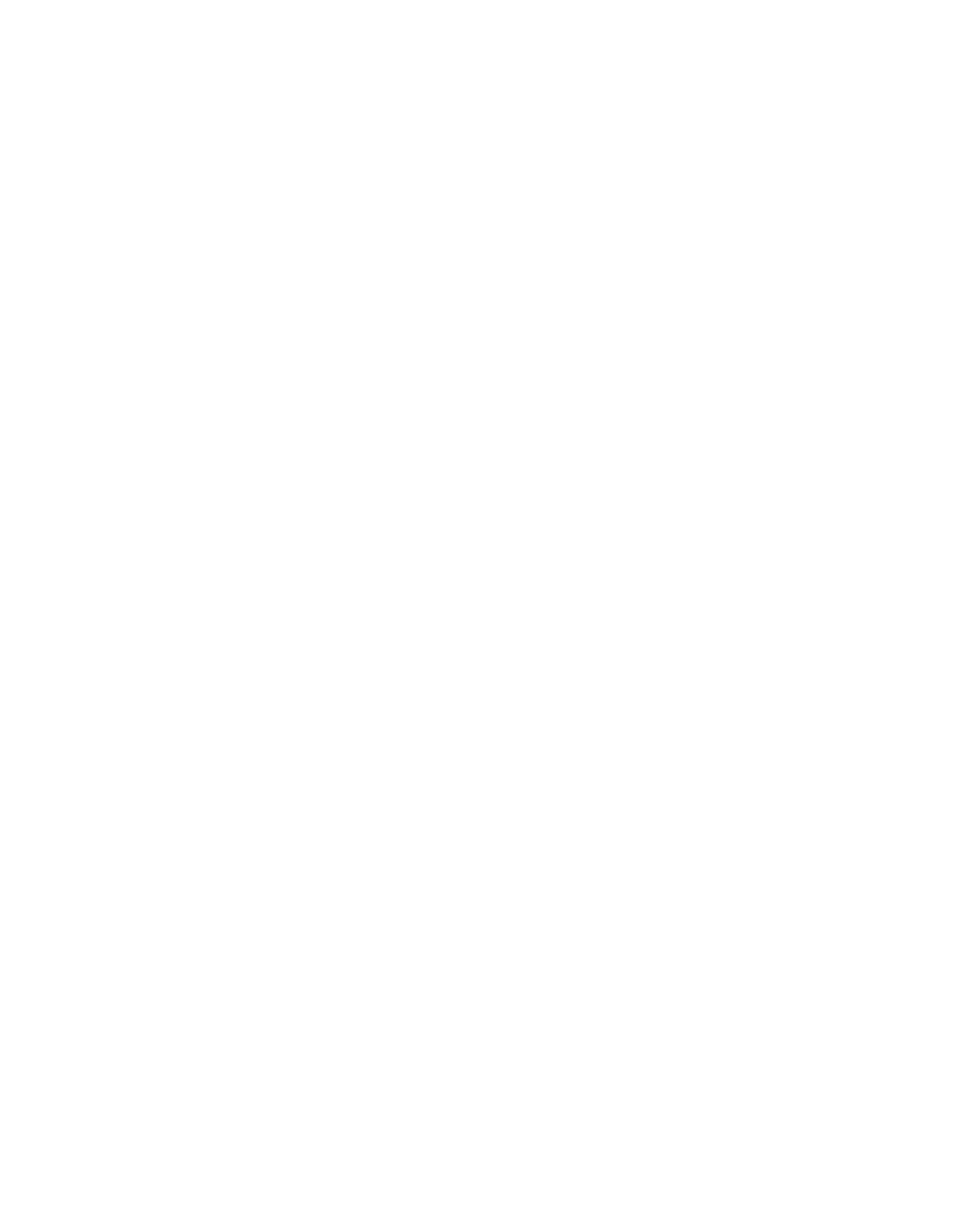# **Contents**

| Annex B. Pharmaceutical Traceability Regulatory Specialist Job Description 18 |
|-------------------------------------------------------------------------------|
| Annex C. Supply Chain Master Data Management Specialist Job Description  20   |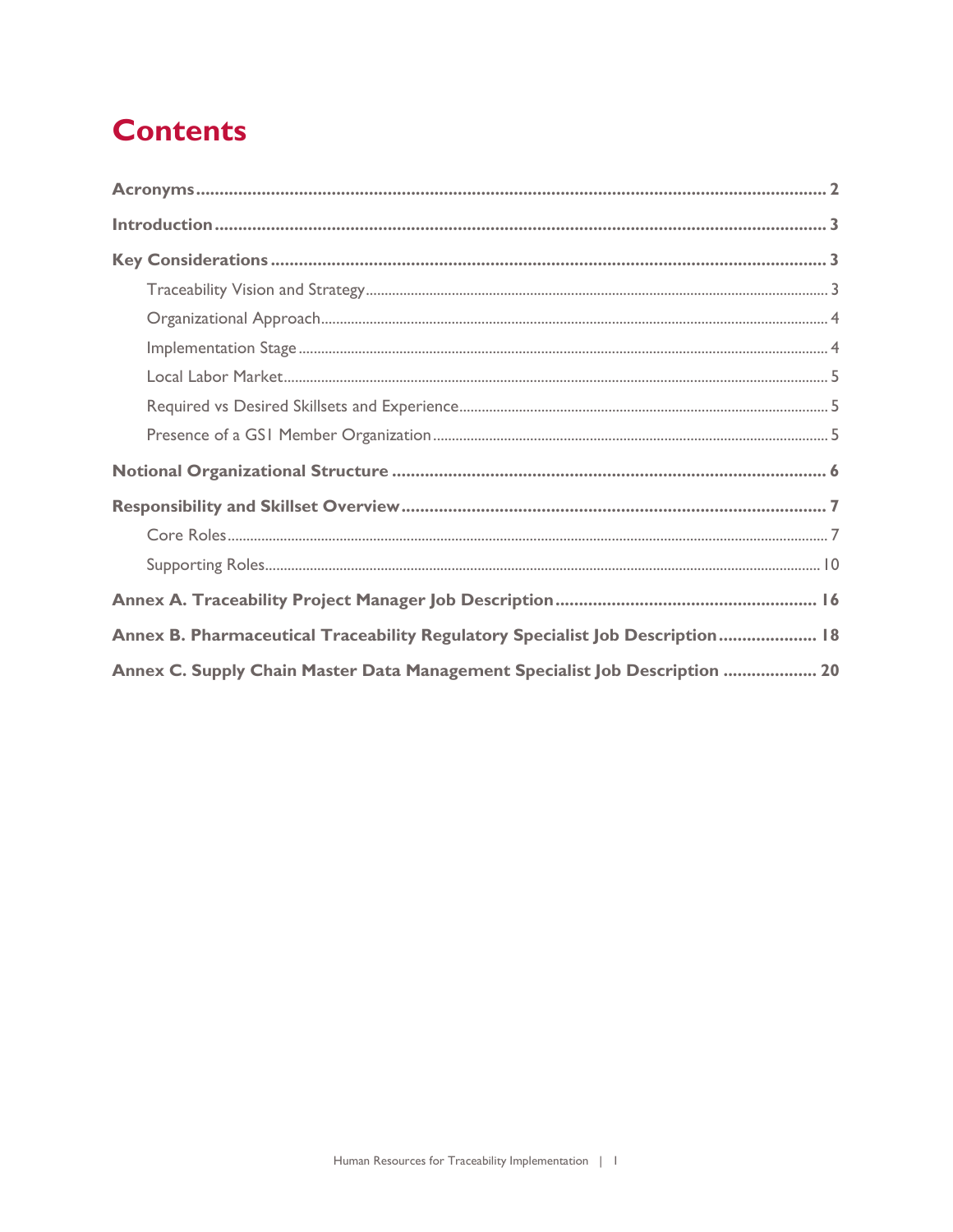## <span id="page-3-0"></span>**Acronyms**

| <b>AIDC</b>          | automatic identification and data capture           |
|----------------------|-----------------------------------------------------|
| <b>API</b>           | application programming interface                   |
| <b>EPCIS</b>         | <b>Electronic Product Code Information Services</b> |
| EU                   | <b>European Union</b>                               |
| <b>LMIS</b>          | logistic management information system              |
| <b>MO</b>            | GS1 member organization                             |
| <b>PMP®</b>          | <b>Project Management Professional</b>              |
| PRINCE2 <sup>®</sup> | <b>PRojects IN Controlled Environments</b>          |
| PtD                  | People that Deliver                                 |
| <b>RESTful</b>       | representational state transfer                     |
| <b>SOP</b>           | standard operating procedure                        |
| <b>USFDA</b>         | United States Food and Drug Administration          |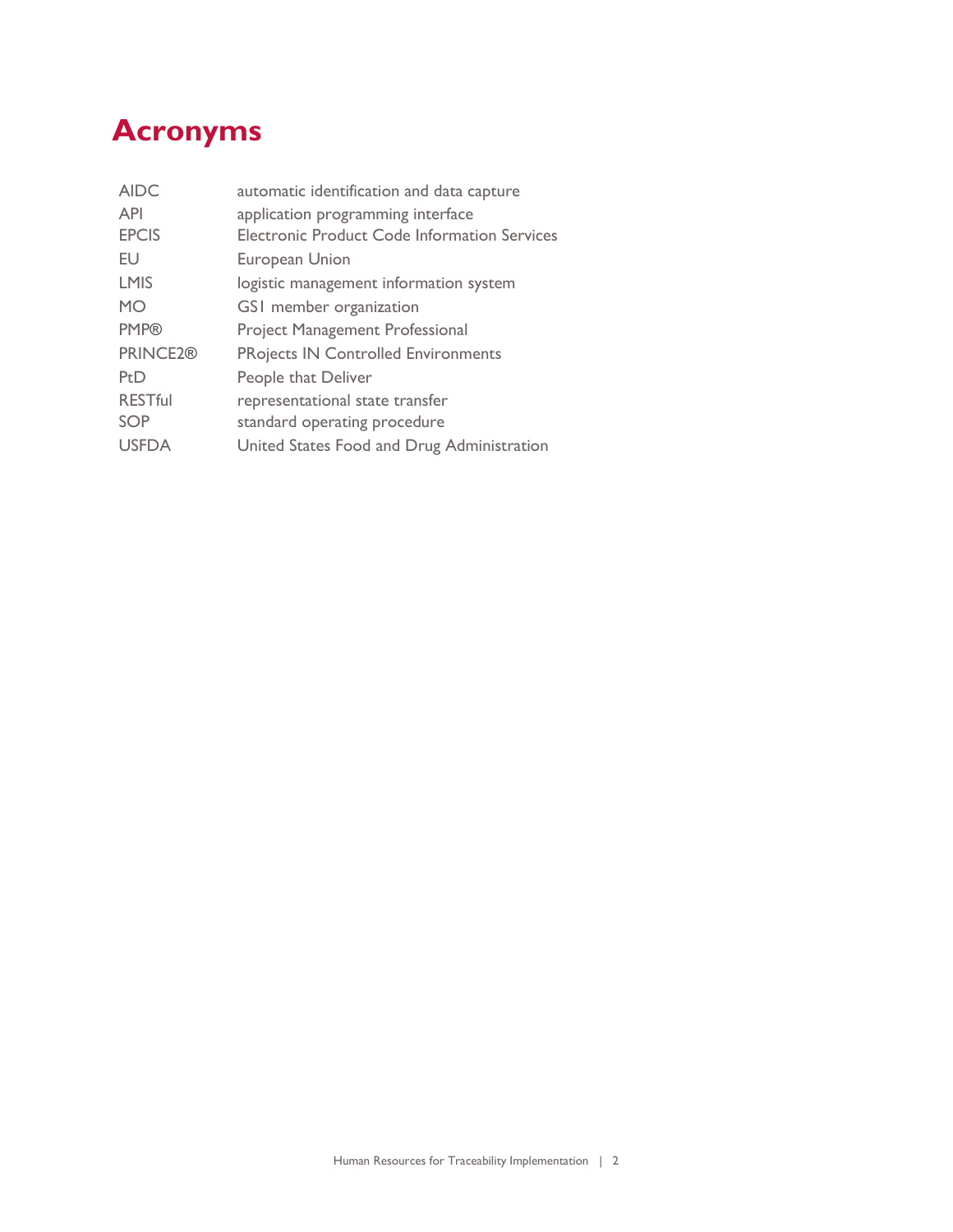## <span id="page-4-0"></span>**Introduction**

For country programs to begin to develop and operationalize visions for pharmaceutical traceability in local healthcare systems, adequate human resources are required to execute the required tasks accompanying traceability activities and work. The following tools have been designed for country programs and national authorities to adopt and adapt in resourcing in-country traceability implementation strategies:

- Notional organizational diagram
- Primary responsibilities and required skillset for the roles identified in the notional organizational diagram
- Detailed job descriptions for traceability project manager, regulatory specialist, and supply chain master data management specialist roles

These resources have been developed using lessons learned from case studies that documented implementation of global standards, in addition to informational interviews with key stakeholders that have supported pharmaceutical traceability programs in the European Union (EU), United States, and sub-Saharan Africa. The tools have been created specifically to support national governments that are executing pharmaceutical traceability strategies in their health systems.

# <span id="page-4-1"></span>**Key Considerations**

The organizational structure employed and the resources utilized for traceability implementation will rely on several factors that are related to the local context and the implementation approach that has been defined. When determining what human resources are required, key factors that government entities should consider will include the below.

### <span id="page-4-2"></span>**Traceability Vision and Strategy**

Human resources, including project managers and executive sponsors, will be required to support the development of a pharmaceutical traceability vision and strategy. Once this has been established, the resources required will be determined based on the strategy and scope defined for implementing the vision. For example:

- If the government does not intend to manage their own central repository to store track and trace data, fewer full-time technology focused roles will be required.
- If traceability requirements are being rolled out for only a subset of the products in the health system, fewer industry engagement and compliance resources may be required.
- If product verification is part of the traceability vision, more resources may be required for stakeholder engagement and communication when the model is verified at point-of-use rather than at point-of-dispense.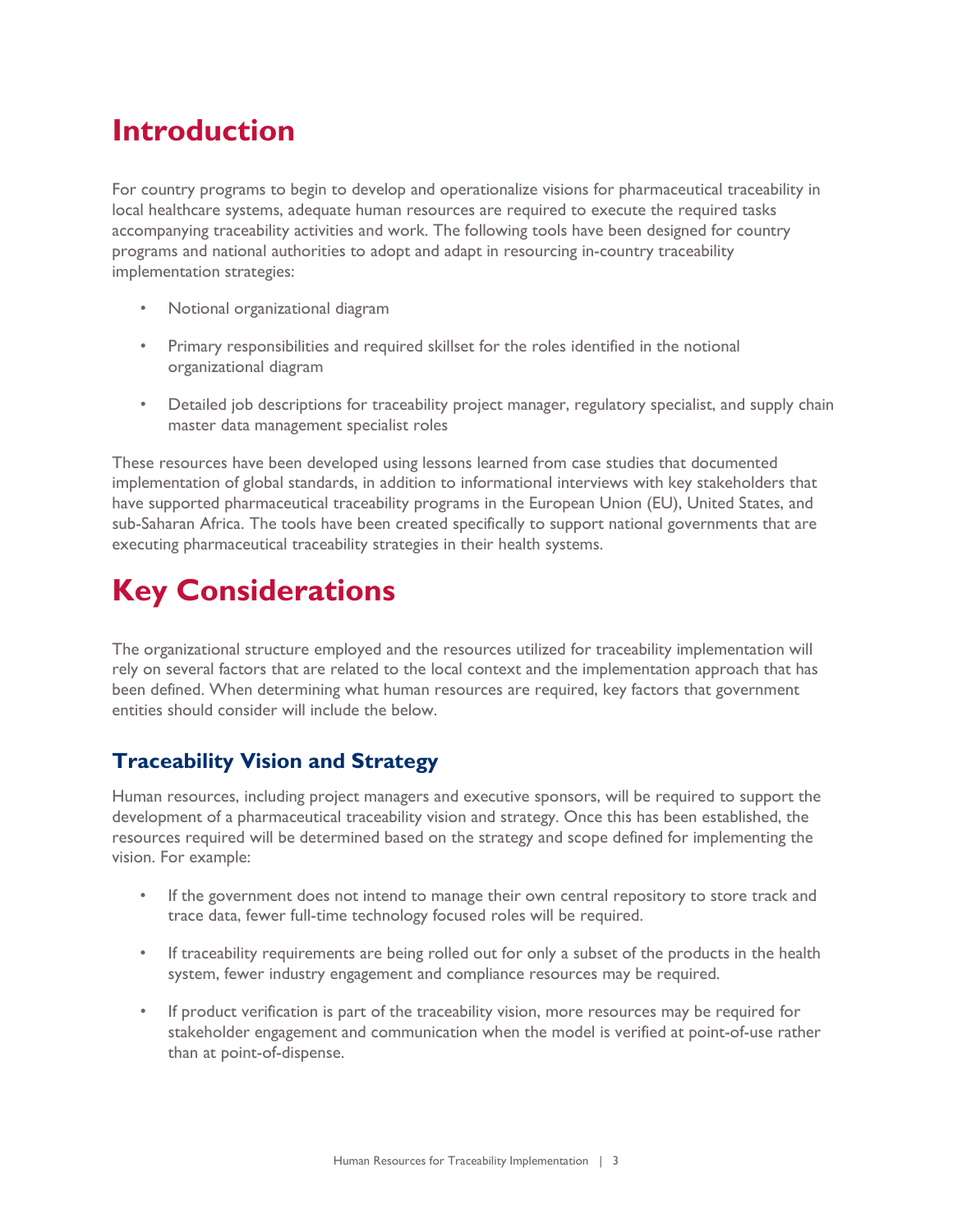As such, the roles included in this document should not be considered prescriptive and role requirements should be determined on a case-by-case basis depending on the implementation context and traceability model being employed.

### <span id="page-5-0"></span>**Organizational Approach**

Implementation of a traceability vision requires engagement from a crosscutting group of stakeholders within and outside of the government. It is recommended that an organizational unit be created to support implementation and where this unit sits shall be determined by the implementing government. The work of this unit will likely cut across government agencies, which will require strong support from an executive sponsor with decision-making authority and influence across agencies. Implementation of a traceability system is a multi-year endeavor and it is important to adopt an organizational approach that is able to continue even in the event of changes in political dynamics.

This document provides a number of roles that implementing authorities should consider when implementing pharmaceutical traceability strategies, because implementation requires significant investment in a range of skills sets for an extended period of time. It is recommended that the roles be full-time positions. However, to support decisions in contexts where this may not be possible roles that may, in particular, be considered for outsourcing are italicized and roles that may be incorporated into existing roles are denoted with an asterisk following the role title.

### <span id="page-5-1"></span>**Implementation Stage**

Required roles — and determinations about whether these roles should be filled as a percentage of existing positions or as fulltime positions — may vary depending on the point in the implementation lifecycle. The *Traceability Planning Framework* provides a way to systematically organize the implementation stages. Under the Responsibility and Skillset Overview section, recommendations are provided about the points in the *Traceability Planning Framework* at which a role should be in place.



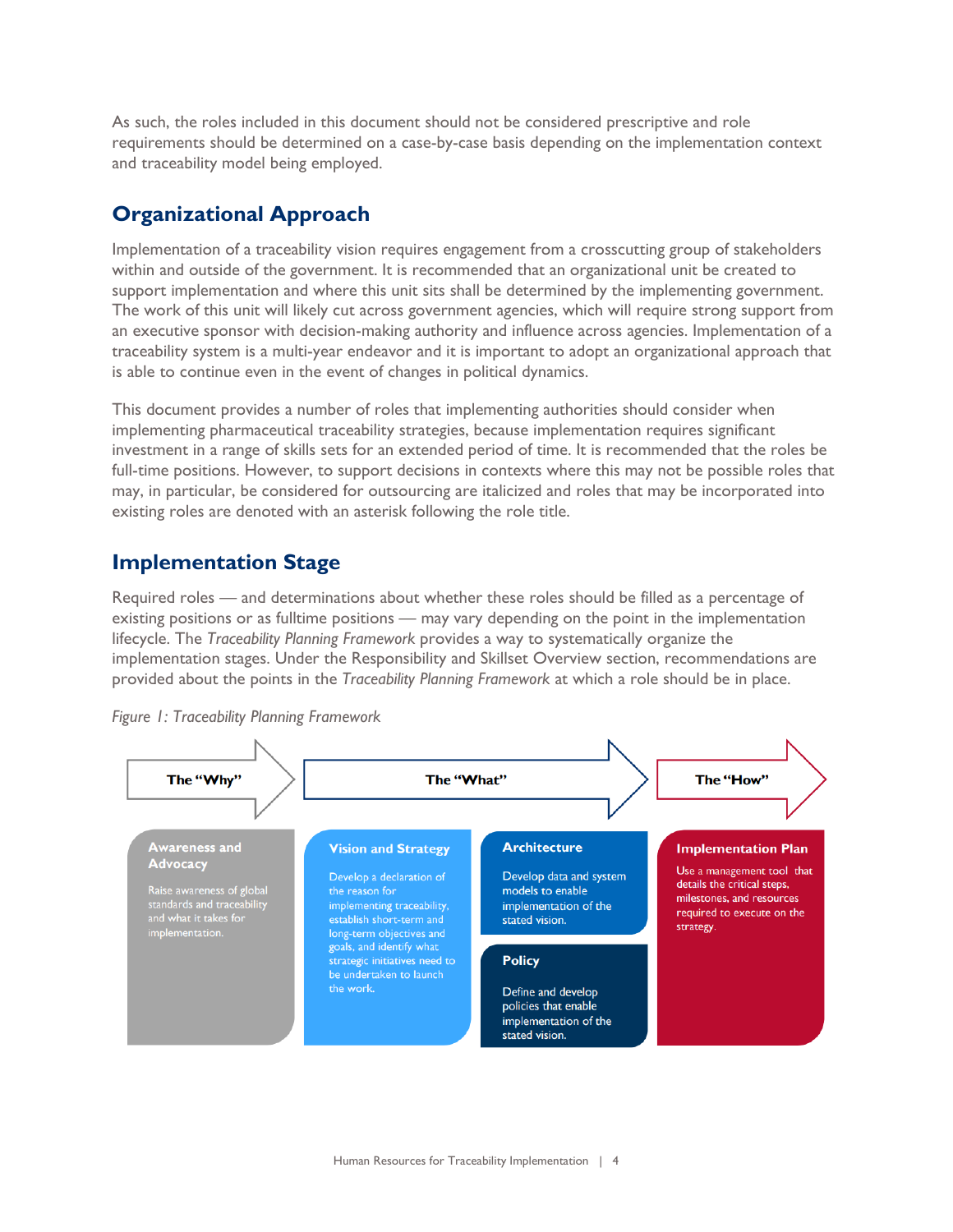### <span id="page-6-0"></span>**Local Labor Market**

Countries may elect to use existing resources or recruit new resources to fulfill these roles, which generally require expertise in regulation, supply chain, information technology, data strategy, and GS1 standards for healthcare. If resources with expertise in these areas are not readily available in the labor market, outsourcing of the role and/or tasks should be considered. Specifically, technology roles are well positioned to be outsourced to leverage the experience and expertise of vendors with specialized skillsets*.* 

### <span id="page-6-1"></span>**Required vs Desired Skillsets and Experience**

Articulated skillsets for these positions have been categorized as "required" and "desired." Required skillsets are the minimum and mandatory skillsets for performance. Desirable skills are added skillsets with more value. It is likely that a candidate with desired skillsets will have the required skillset for performance for each of the roles. It is important to distinguish those skillsets that are truly required from those that may be desired but can be taught or developed in a reasonable timeframe to fulfill each of the roles.

### <span id="page-6-2"></span>**Presence of a GS1 Member Organization**

Local GS1 member organizations (MOs) are used in some contexts as resources for expertise on standards, education, stakeholder engagement, and consultation on global trends and regulations. In countries or regions where there is no GS1 MO, the implementation team may consider contracting with a vendor to provide these services when they require in-depth technical expertise on implementation of GS1 standards.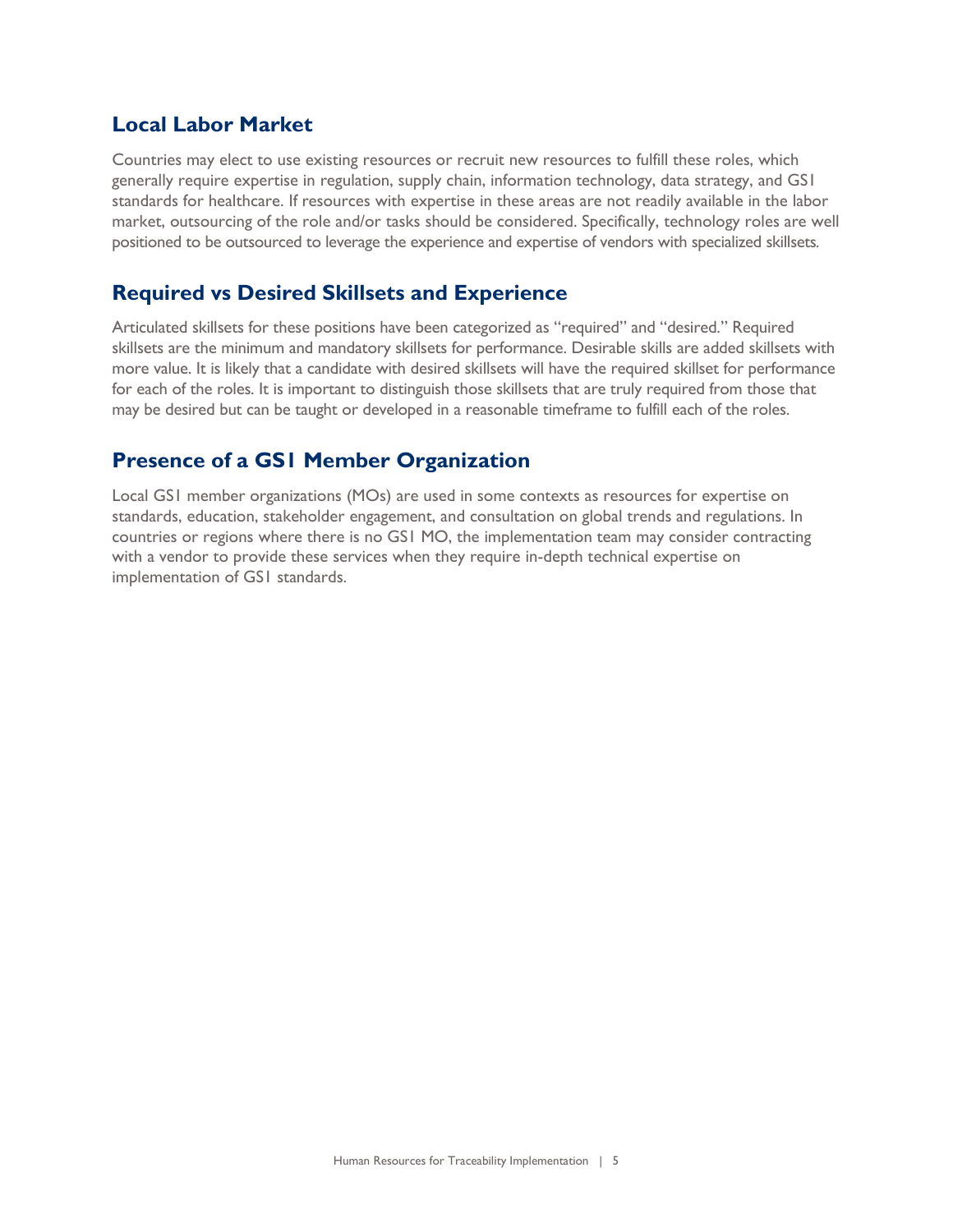## **Notional Organizational Structure**

<span id="page-7-0"></span>

#### **How to Interpret This Diagram**

This diagram and the following section provide examples of possible roles that national authorities may require when implementing traceability strategies. Determining which roles are needed and the reporting lines associated with these roles should be determined based on the context and the traceability model that has been selected.

Roles denoted in *italics* are particularly suited for outsourcing. An asterisk denotes a role that may be supported as part of existing role in the event a full-time resource cannot be recruited.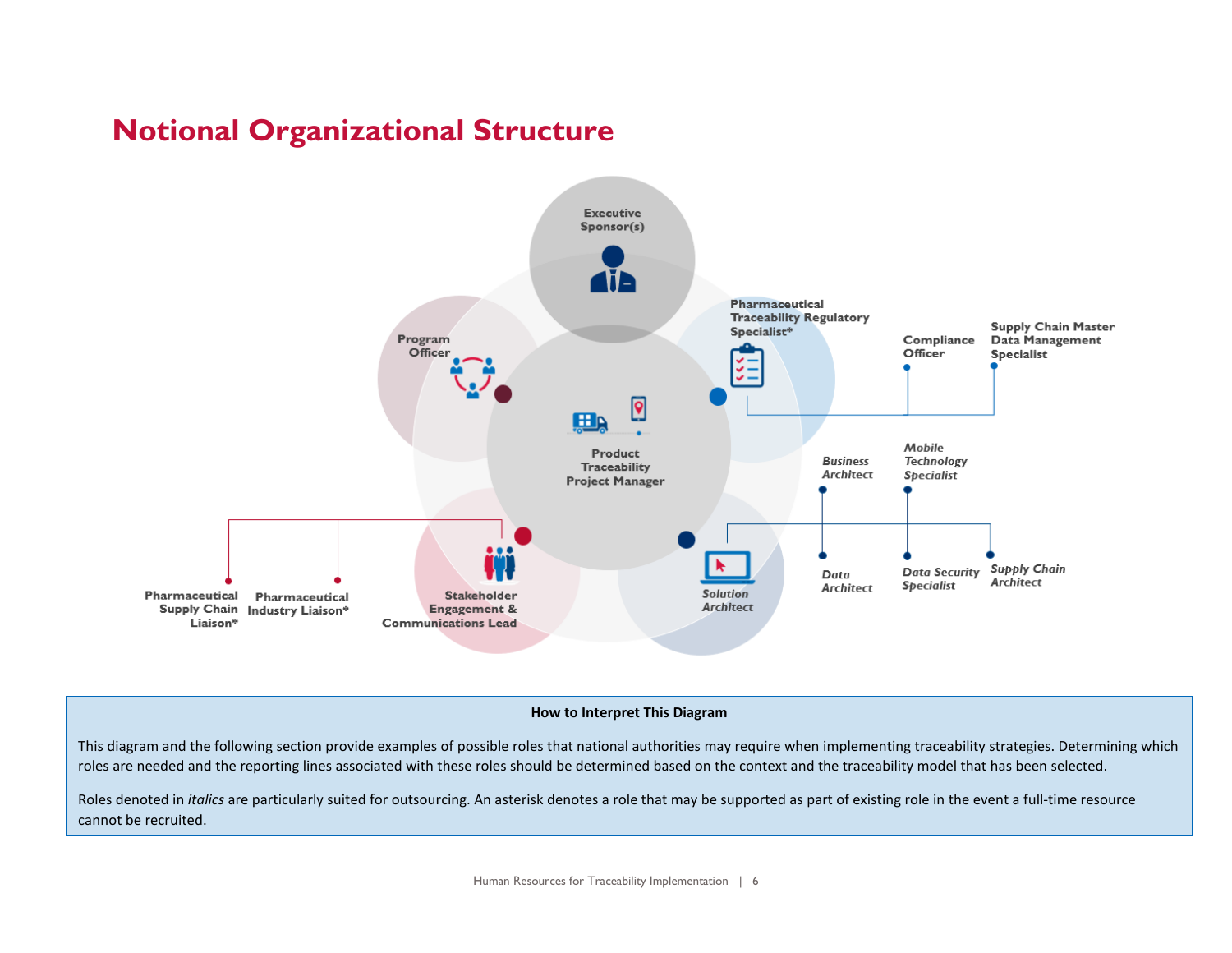## **Responsibility and Skillset Overview**

### **Core Roles**

<span id="page-8-1"></span><span id="page-8-0"></span>

| Role                                                                                           | <b>Primary Responsibilities</b>                                                                                                                                                                                                                                                                                                                                                                                                                                                                                                                                                                                                                                                                                                | <b>Key Skillsets and Training</b>                                                                                                                                                                                                                                                                                                                                                                                                                                                                                                                                                                                                          |
|------------------------------------------------------------------------------------------------|--------------------------------------------------------------------------------------------------------------------------------------------------------------------------------------------------------------------------------------------------------------------------------------------------------------------------------------------------------------------------------------------------------------------------------------------------------------------------------------------------------------------------------------------------------------------------------------------------------------------------------------------------------------------------------------------------------------------------------|--------------------------------------------------------------------------------------------------------------------------------------------------------------------------------------------------------------------------------------------------------------------------------------------------------------------------------------------------------------------------------------------------------------------------------------------------------------------------------------------------------------------------------------------------------------------------------------------------------------------------------------------|
| <b>Executive Sponsor(s)</b>                                                                    | This should be a part-time role in place at the start of the<br>"vision and strategy" implementation phase that is filled by a<br>senior government official as an extension of the individual's<br>existing role, with added responsibilities for:<br>Defining the overall vision for traceability and data<br>standards implementation<br>Advocating for budget to support resourcing and<br>implementation of initiatives<br>Engaging relevant government entities in<br>implementation<br>Sponsoring a technical working group that will bring<br>together key stakeholders to inform the<br>implementation plan                                                                                                           | An executive sponsor should be identified who possesses the<br>following skillset:<br>Demonstrated leadership to support cross-agency<br>$\bullet$<br>collaboration<br>Strong communication skills<br>$\bullet$<br>Ability to influence stakeholders and decision-makers<br>Experience supporting implementation of new legislation<br>$\bullet$<br>Respected by politicians and technocrats<br>Basic knowledge of and experience with implementation of<br>GSI standards in the healthcare sector is an asset                                                                                                                             |
| <b>Traceability Project</b><br><b>Manager</b><br>(Full job description included as<br>Annex A) | This role should be in place by the start of vision and strategy<br>implementation phase, with primary responsibility for:<br>Leading development of an operational plan for<br>traceability implementation that is consistent with<br>the national traceability vision that links specific goals<br>and strategies with performance indicators<br>Owning execution of traceability implementation<br>$\bullet$<br>plan deliverables including, but not limited to, market<br>assessments, regulation execution, traceability model<br>selection<br>Validating that traceability strategy implementation is<br>in alignment with GSI General Specification<br>requirements and global trends in traceability<br>implementation | <b>Required</b><br>Experience in implementing supply chain transformation<br>and/or intervention projects<br>Basic understanding of AIDC, GSI Standards in Healthcare,<br>$\bullet$<br>and related concepts<br><b>Desired</b><br>Degree in supply chain management, project management,<br>information technology, engineering or related field<br>Advanced understanding of health system and/or supply<br>$\bullet$<br>chain processes and roles in the implementation context<br>Experience implementing traceability focused project(s)<br>$\bullet$<br>Expert knowledge in AIDC, GSI Standards in Healthcare,<br>and related concepts |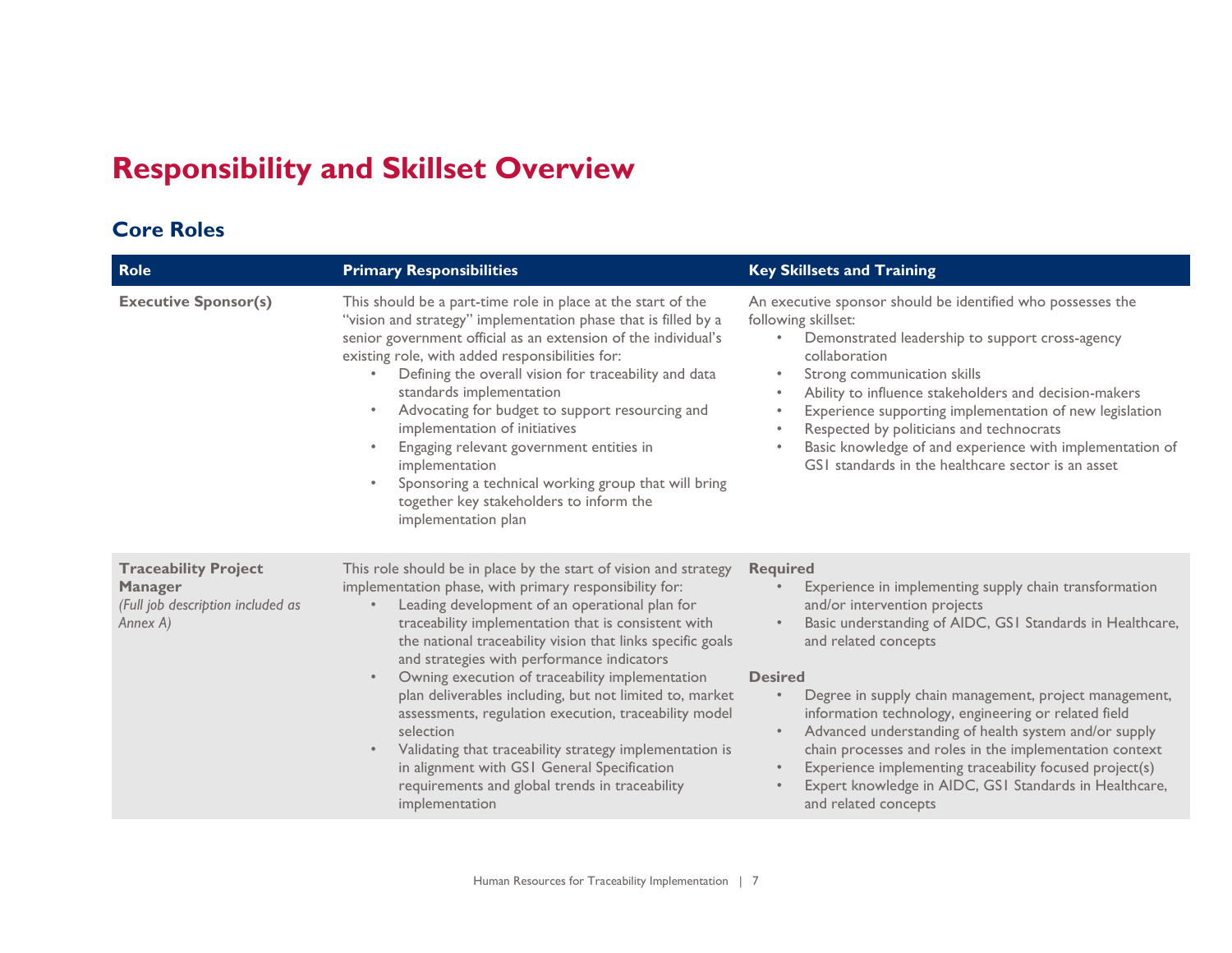| <b>Role</b>                                                                                                          | <b>Primary Responsibilities</b>                                                                                                                                                                                                                                                                                                                                                                                                                                                                                                                                                                                                                                                                                                                                                                                                                                  | <b>Key Skillsets and Training</b>                                                                                                                                                                                                                                                                                                                                                                                                                                                                                                                                                                                                                                                                                                                                             |
|----------------------------------------------------------------------------------------------------------------------|------------------------------------------------------------------------------------------------------------------------------------------------------------------------------------------------------------------------------------------------------------------------------------------------------------------------------------------------------------------------------------------------------------------------------------------------------------------------------------------------------------------------------------------------------------------------------------------------------------------------------------------------------------------------------------------------------------------------------------------------------------------------------------------------------------------------------------------------------------------|-------------------------------------------------------------------------------------------------------------------------------------------------------------------------------------------------------------------------------------------------------------------------------------------------------------------------------------------------------------------------------------------------------------------------------------------------------------------------------------------------------------------------------------------------------------------------------------------------------------------------------------------------------------------------------------------------------------------------------------------------------------------------------|
|                                                                                                                      | Coordinating a technical working group that includes<br>$\bullet$<br>representatives from industry and government that<br>will meet monthly to guide implementation<br>Soliciting and managing consultants and/or solution<br>$\bullet$<br>providers that may be employed to support<br>execution of the implementation plan<br>Producing market assessments of capabilities and<br>compliance as required<br>Actively participating in industry groups and<br>$\bullet$<br>conferences to drive development of standards with<br>global impact                                                                                                                                                                                                                                                                                                                  | Working knowledge of requirements of local and global<br>traceability regulations, such as USFDA and EU regulations<br>Project management certification<br>$\bullet$                                                                                                                                                                                                                                                                                                                                                                                                                                                                                                                                                                                                          |
| <b>Pharmaceutical Traceability</b><br><b>Regulatory Specialist*</b><br>(Full job description included as<br>Annex B) | This role should be in place by the start of the "policy" phase<br>with primary responsibilities for:<br>Participating in forums with industry and other<br>$\bullet$<br>relevant stakeholders to define regulatory objectives<br>and scope for traceability implementation<br>Analyzing existing regulations to identify how<br>$\bullet$<br>regulations may support or oppose traceability vision<br>Liaising with relevant stakeholders to draft<br>$\bullet$<br>traceability regulations that follow local laws and in<br>alignment with global trends<br>Ensuring, in coordination with relevant team<br>$\bullet$<br>members, that relevant market assessments are<br>complete to inform regulation<br>Designing framework for regulatory compliance<br>$\bullet$<br>monitoring and enforcement<br>Overseeing resources supporting regulatory<br>$\bullet$ | <b>Required</b><br>Knowledge of regulatory environment and processes<br>Proficiency in relevant computer packages that have been<br>identified for use during implementation<br>Experience implementing regulation enforcement and<br>$\bullet$<br>compliance systems and processes<br>Expert ability to communicate information, including<br>$\bullet$<br>complex concepts, accurately, concisely, and confidently in<br>writing and verbally<br><b>Desired</b><br>Degree in law, pharmacy, or other relevant field<br>$\bullet$<br>Experience drafting healthcare-focused regulations<br>$\bullet$<br>Advanced degree in law or equivalent<br>$\bullet$<br>Basic knowledge of and experience with implementation of<br>$\bullet$<br>GSI standards in the healthcare sector |
|                                                                                                                      | compliance and enforcement                                                                                                                                                                                                                                                                                                                                                                                                                                                                                                                                                                                                                                                                                                                                                                                                                                       | Ability to anticipate the communication needs and concerns<br>$\bullet$<br>of others and respond to these                                                                                                                                                                                                                                                                                                                                                                                                                                                                                                                                                                                                                                                                     |
| <b>Stakeholder Engagement</b><br>and Communications Lead                                                             | This role should be in place by the start of the "vision and<br>strategy" phase with primary responsibilities for:<br>Engaging stakeholders impacted by traceability<br>implementation                                                                                                                                                                                                                                                                                                                                                                                                                                                                                                                                                                                                                                                                           | <b>Required</b><br>Strong interpersonal skills as well as oral presentation skills<br>$\bullet$<br>Basic knowledge of healthcare systems<br>$\bullet$<br>Ability to drive collaboration across teams, organizational<br>units, and external stakeholder groups                                                                                                                                                                                                                                                                                                                                                                                                                                                                                                                |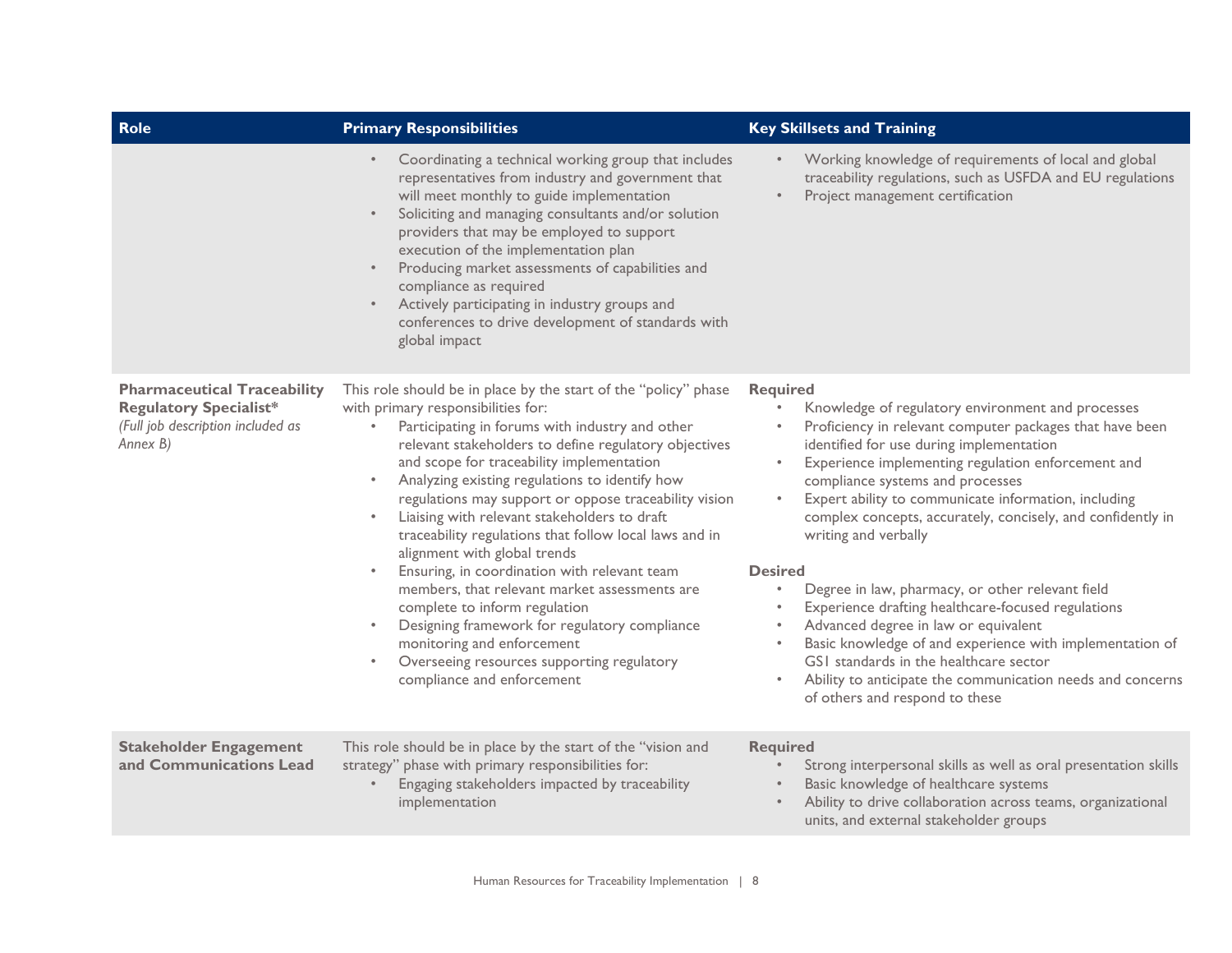| Role                      | <b>Primary Responsibilities</b>                                                                                                                                                                                                                                                                                                                                                                                                                                                                                                                                                                                                                                                                                                                                                                                                                                                                                                                                                                                                                                                                                                                                                        | <b>Key Skillsets and Training</b>                                                                                                                                                                                                                                                                                                                                                                                                                                                                                                                                                                                                                                                                                                                                                                                                                                                                                                                                                                                                                                                                                                                                                                                                    |
|---------------------------|----------------------------------------------------------------------------------------------------------------------------------------------------------------------------------------------------------------------------------------------------------------------------------------------------------------------------------------------------------------------------------------------------------------------------------------------------------------------------------------------------------------------------------------------------------------------------------------------------------------------------------------------------------------------------------------------------------------------------------------------------------------------------------------------------------------------------------------------------------------------------------------------------------------------------------------------------------------------------------------------------------------------------------------------------------------------------------------------------------------------------------------------------------------------------------------|--------------------------------------------------------------------------------------------------------------------------------------------------------------------------------------------------------------------------------------------------------------------------------------------------------------------------------------------------------------------------------------------------------------------------------------------------------------------------------------------------------------------------------------------------------------------------------------------------------------------------------------------------------------------------------------------------------------------------------------------------------------------------------------------------------------------------------------------------------------------------------------------------------------------------------------------------------------------------------------------------------------------------------------------------------------------------------------------------------------------------------------------------------------------------------------------------------------------------------------|
|                           | Leading markets assessments to identify existing<br>$\bullet$<br>manufacturer capabilities and barcoding practices<br>Leading supply chain process mapping to ensure<br>$\bullet$<br>regulations and technology solutions support existing<br>value stream<br>Creating awareness among stakeholders of new<br>$\bullet$<br>requirements that impact their business practices<br>Soliciting input from supply chain stakeholders to<br>$\bullet$<br>inform strategy and implementation<br>Training stakeholders on principles of global<br>$\bullet$<br>standards and GSI healthcare standards                                                                                                                                                                                                                                                                                                                                                                                                                                                                                                                                                                                          | Demonstrated ability to communicate information,<br>$\bullet$<br>including complex concepts, accurately, concisely, and<br>confidently in writing and verbally<br>Proficiency in relevant computer packages that have been<br>$\bullet$<br>identified for use during implementation<br><b>Desired</b><br>Basic knowledge of and experience with implementation of<br>$\bullet$<br>GSI standards in the healthcare sector<br>Ability to actively participate in relevant GS1 Standards<br>$\bullet$<br><b>Development Groups</b>                                                                                                                                                                                                                                                                                                                                                                                                                                                                                                                                                                                                                                                                                                      |
| <b>Solution Architect</b> | This role should be in place by the start of the "architecture"<br>phase and will lead the architecture team with primary<br>responsibilities for:<br>Developing the technical architecture to support<br>$\bullet$<br>implementation of traceability<br>Conducting information system analyses to identify<br>$\bullet$<br>existing systems and system capabilities for product<br>registration, reporting, and supply chain transactions<br>Defining and/or working in consultation with a vendor<br>$\bullet$<br>to select and implement a traceability solution<br>Ensuring that solution meets the requirements of the<br>$\bullet$<br>regulation and relevant identification and data<br>exchange standards<br>Overseeing design and deployment of the traceability<br>$\bullet$<br>solution during the development lifecycle<br>Overseeing solution maintenance post-deployment<br>$\bullet$<br>as appropriate<br>Designing data flows with existing information<br>$\bullet$<br>management systems<br>Working closely with the supply chain and industry<br>$\bullet$<br>liaisons to define system requirements<br>Designing and implementing systems integration<br>$\bullet$ | <b>Required</b><br>Ability to document requirements and specifications<br>Experiences with software development methodology and<br>release processes<br>Experience with full software development lifecycle,<br>$\bullet$<br>including deployment of custom software solutions, and<br>commercial off-the-shelf software solutions<br>Advanced understanding and knowledge of AIDC software<br>$\bullet$<br>and associated business processes<br>Proven ability to manage development and implementation<br>$\bullet$<br>of project activities<br>Demonstrated ability to communicate information,<br>$\bullet$<br>including complex concepts, accurately, concisely, and<br>confidently in writing and verbally<br><b>Desired</b><br>Degree in information technology, software engineering,<br>$\bullet$<br>computer science or equivalent<br>Basic knowledge of and experience with implementation of<br>$\bullet$<br>GSI standards - especially those for traceability data<br>exchange (e.g., Electronic Product Code Information<br>Services [EPCIS])<br>Working knowledge of systems integration technologies,<br>$\bullet$<br>including representational state transfer (RESTful)<br>application programming interface (API) |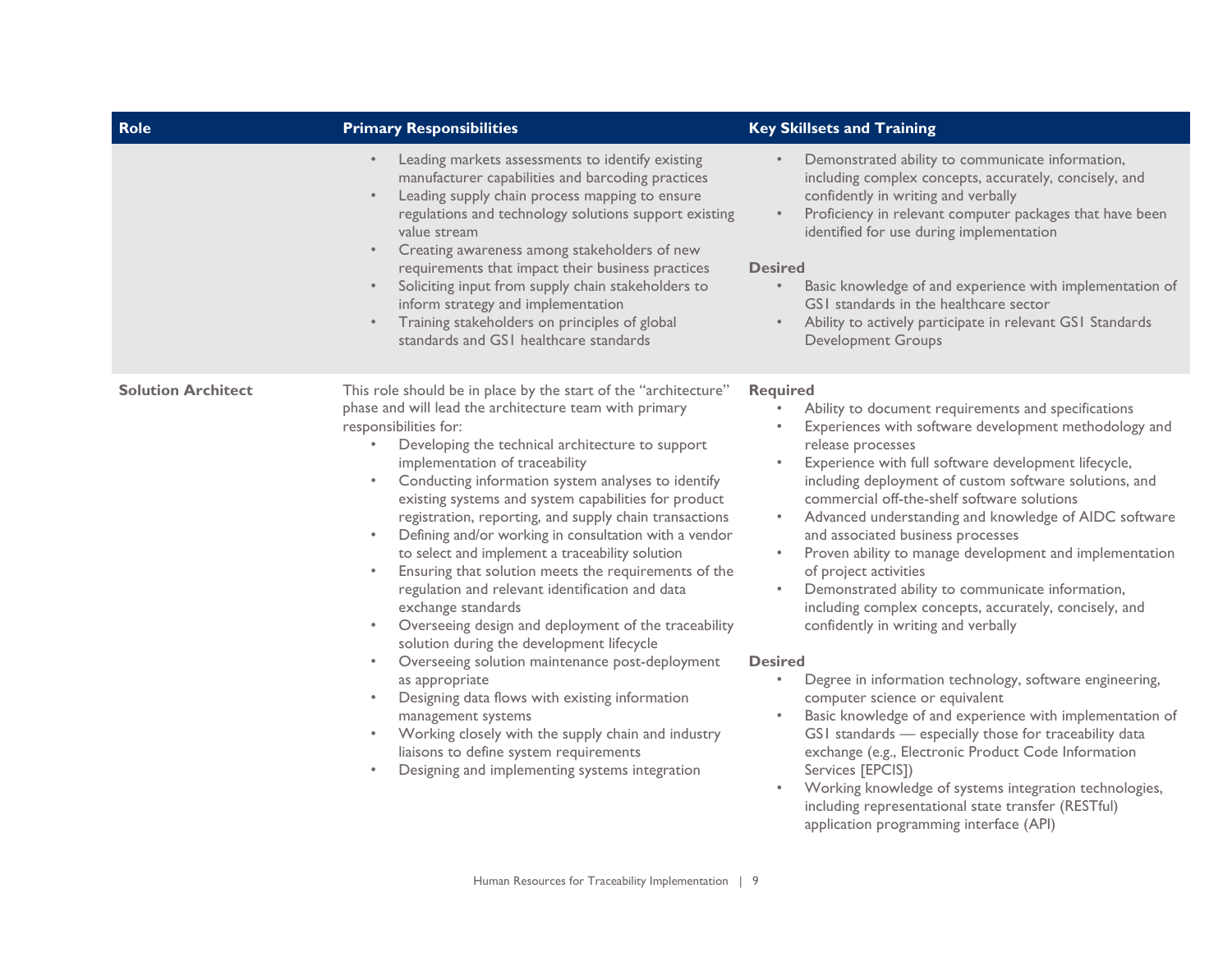| <b>Role</b>            | <b>Primary Responsibilities</b>                                                                                                                                                                                                                                                                                                                                                                                                                                         | <b>Key Skillsets and Training</b>                                                                                                                                                                                                                                                                        |
|------------------------|-------------------------------------------------------------------------------------------------------------------------------------------------------------------------------------------------------------------------------------------------------------------------------------------------------------------------------------------------------------------------------------------------------------------------------------------------------------------------|----------------------------------------------------------------------------------------------------------------------------------------------------------------------------------------------------------------------------------------------------------------------------------------------------------|
|                        |                                                                                                                                                                                                                                                                                                                                                                                                                                                                         | Experience integrating business system applications                                                                                                                                                                                                                                                      |
| <b>Program Officer</b> | This role should be in place at the start of the vision and<br>strategy phase with primary responsibilities for:<br>Organizing technical working group meetings and<br>leading note taking and reporting<br>Supporting traceability team members on<br>administrative and operational tasks as requested<br>Assisting the communications teams with training<br>and development of communications materials<br>Facilitating travel logistics arrangements for staff and | <b>Required</b><br>Practices effective time management<br>Ability to manage multiple tasks simultaneously<br>Strong oral and written communication skills<br>Demonstrated attention to detail<br>Proficiency in relevant computer packages identified for use<br>during implementation<br><b>Desired</b> |
|                        | consultants<br>Facilitate monitoring and reporting on the team's<br>progress developing and operationalizing the<br>traceability strategy                                                                                                                                                                                                                                                                                                                               | Experience developing presentations to communication<br>complex concepts to broad audiences<br>Can anticipate the communication needs and concerns of<br>others and respond to these                                                                                                                     |

| <b>Supporting Roles</b> |  |
|-------------------------|--|
|-------------------------|--|

<span id="page-11-0"></span>

| Role                                           | <b>Primary Responsibilities</b>                                                                                                                                                                                                                                                                                                                                                                                                                  | <b>Key Skillsets and Training</b>                                                                                                                                                                                                                                                                                                                                                                                         |
|------------------------------------------------|--------------------------------------------------------------------------------------------------------------------------------------------------------------------------------------------------------------------------------------------------------------------------------------------------------------------------------------------------------------------------------------------------------------------------------------------------|---------------------------------------------------------------------------------------------------------------------------------------------------------------------------------------------------------------------------------------------------------------------------------------------------------------------------------------------------------------------------------------------------------------------------|
| <b>Pharmaceutical Supply Chain</b><br>Liaison* | This role should be in place in the "vision and strategy"<br>phase with primary responsibilities for:<br>Ensuring traceability systems and processes can<br>be adopted into the existing supply chain<br>structure<br>Engaging with key supply chain stakeholders<br>Supporting the training of supply chain personnel,<br>including regulatory authority staff and healthcare<br>workers, impacted by traceability regulations and<br>processes | <b>Required</b><br>Strong understanding of local supply chain processes and<br>stakeholders<br>Demonstrated ability to communicate information,<br>including complex concepts, accurately, concisely, and<br>confidently in writing and verbally<br>Ability to drive collaboration across teams, organizational<br>units, and external stakeholder groups to determine<br>traceability vision and implementation strategy |
|                                                | <b>Resource Alternatives:</b>                                                                                                                                                                                                                                                                                                                                                                                                                    | <b>Desired</b><br>Direct experience working with visibility and traceability<br>initiatives in the local supply chain context                                                                                                                                                                                                                                                                                             |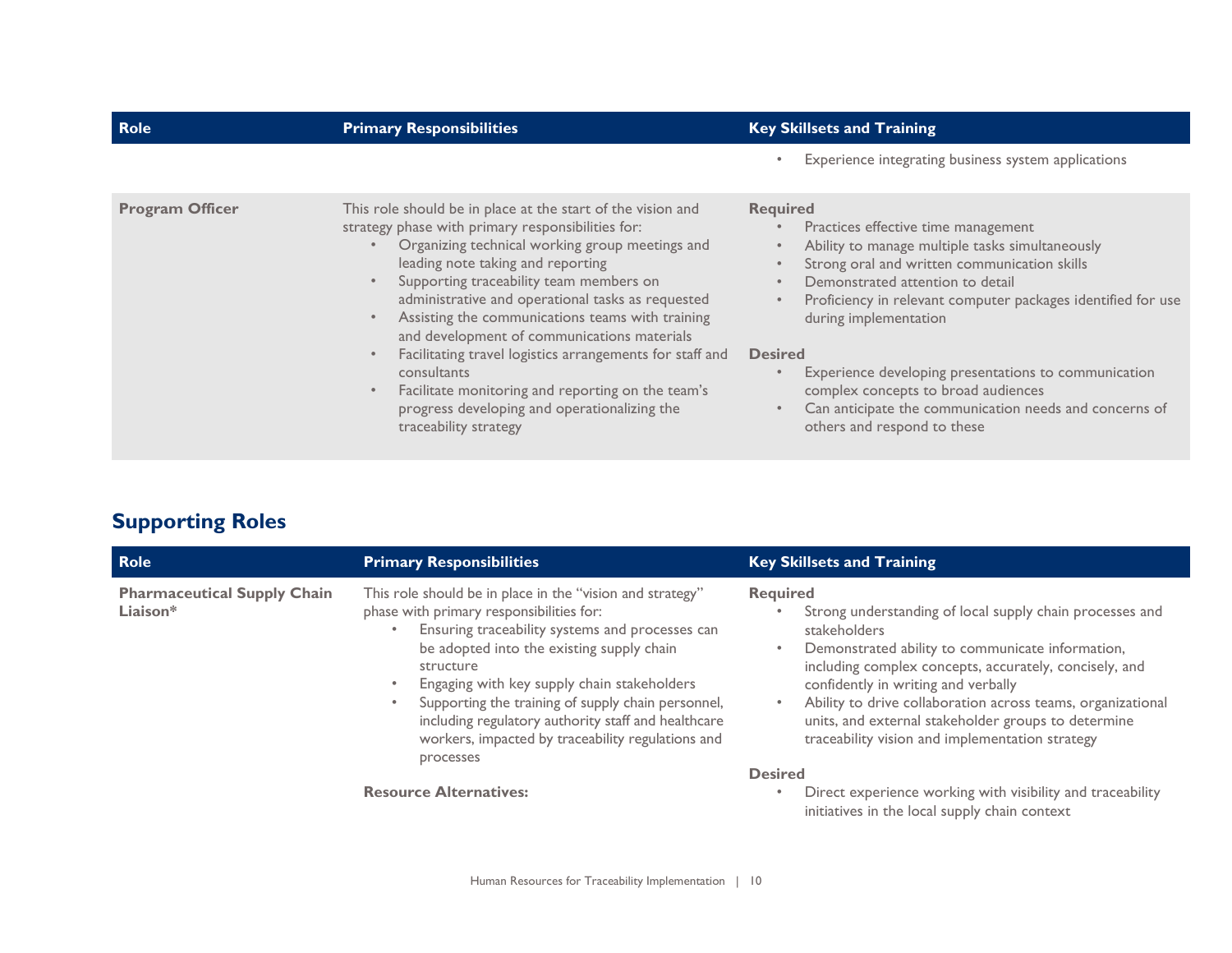| <b>Role</b>                                | <b>Primary Responsibilities</b>                                                                                                                                                                                                                                                                                                                                                                                                                                                                                                                                                                                                                                                                                                               | <b>Key Skillsets and Training</b>                                                                                                                                                                                                                                                                                                                                                                                                                                                                                                                                                                                                                                                                                 |
|--------------------------------------------|-----------------------------------------------------------------------------------------------------------------------------------------------------------------------------------------------------------------------------------------------------------------------------------------------------------------------------------------------------------------------------------------------------------------------------------------------------------------------------------------------------------------------------------------------------------------------------------------------------------------------------------------------------------------------------------------------------------------------------------------------|-------------------------------------------------------------------------------------------------------------------------------------------------------------------------------------------------------------------------------------------------------------------------------------------------------------------------------------------------------------------------------------------------------------------------------------------------------------------------------------------------------------------------------------------------------------------------------------------------------------------------------------------------------------------------------------------------------------------|
|                                            | Use an existing role in the supply chain or an<br>$\bullet$<br>industry representative to serve as a part-time<br>advisor<br>Responsibilities can fall under the stakeholder<br>$\bullet$<br>engagement lead and/or the project manager                                                                                                                                                                                                                                                                                                                                                                                                                                                                                                       | Basic knowledge of and experience with implementation of<br>$\bullet$<br>GSI standards in the healthcare sector<br>Ability to actively participate in relevant GS1 Standards<br>$\bullet$<br><b>Development Groups</b>                                                                                                                                                                                                                                                                                                                                                                                                                                                                                            |
| <b>Pharmaceutical Industry</b><br>Liaison* | This role should be in place in the vision and strategy phase<br>with primary responsibilities for:<br>Serving as main point of contact for industry<br>Performing assessments on market readiness<br>Ensuring key industry stakeholders are engaged<br>through implementation process<br>Providing technical guidance to industry in how<br>$\bullet$<br>to implement requirements in alignment with<br>regulatory mandates and identified standards<br>Staying abreast of best practices with traceability<br>solution implementation<br><b>Resource Alternatives:</b><br>GS1 member organization<br>Responsibilities may be added to the scope of the<br>$\bullet$<br>project manager or stakeholder engagement and<br>communications lead | <b>Required</b><br>Strong communication skills<br>Demonstrated ability to communicate information,<br>including complex concepts, accurately, concisely, and<br>confidently in writing and verbally<br>Ability to drive collaboration across teams, organizational<br>units, and external stakeholder groups to determine<br>traceability vision and implementation strategy<br><b>Desired</b><br>Knowledge of and/or experience working with local,<br>regional, and global industry stakeholders<br>Basic knowledge of and experience with implementation of<br>GSI standards in the healthcare sector<br>Ability to actively participate in relevant GS1 Standards<br>$\bullet$ .<br><b>Development Groups</b> |
| <b>Compliance Officer</b>                  | This role should be in place upon execution of the<br>implementation plan phase, with primary responsibilities<br>for:<br>Monitoring vendor compliance with the<br>$\bullet$<br>regulation<br>Implementing regulation compliance processes<br>and systems including post-market surveillance<br>Supporting the regulatory lead in responding to<br>$\bullet$<br>stakeholder questions on regulatory<br>requirements<br>Liaising with criminal or related enforcement<br>agencies                                                                                                                                                                                                                                                              | <b>Required</b><br>Basic understanding of regulatory systems and processes<br>within the implementation context<br>Demonstrated ability to communicate information,<br>$\bullet$<br>including complex concepts, accurately, concisely, and<br>confidently in writing and verbally<br>Strong analytics skills<br><b>Desired</b><br>Basic knowledge of and experience with implementation of<br>GSI standards in the healthcare sector                                                                                                                                                                                                                                                                              |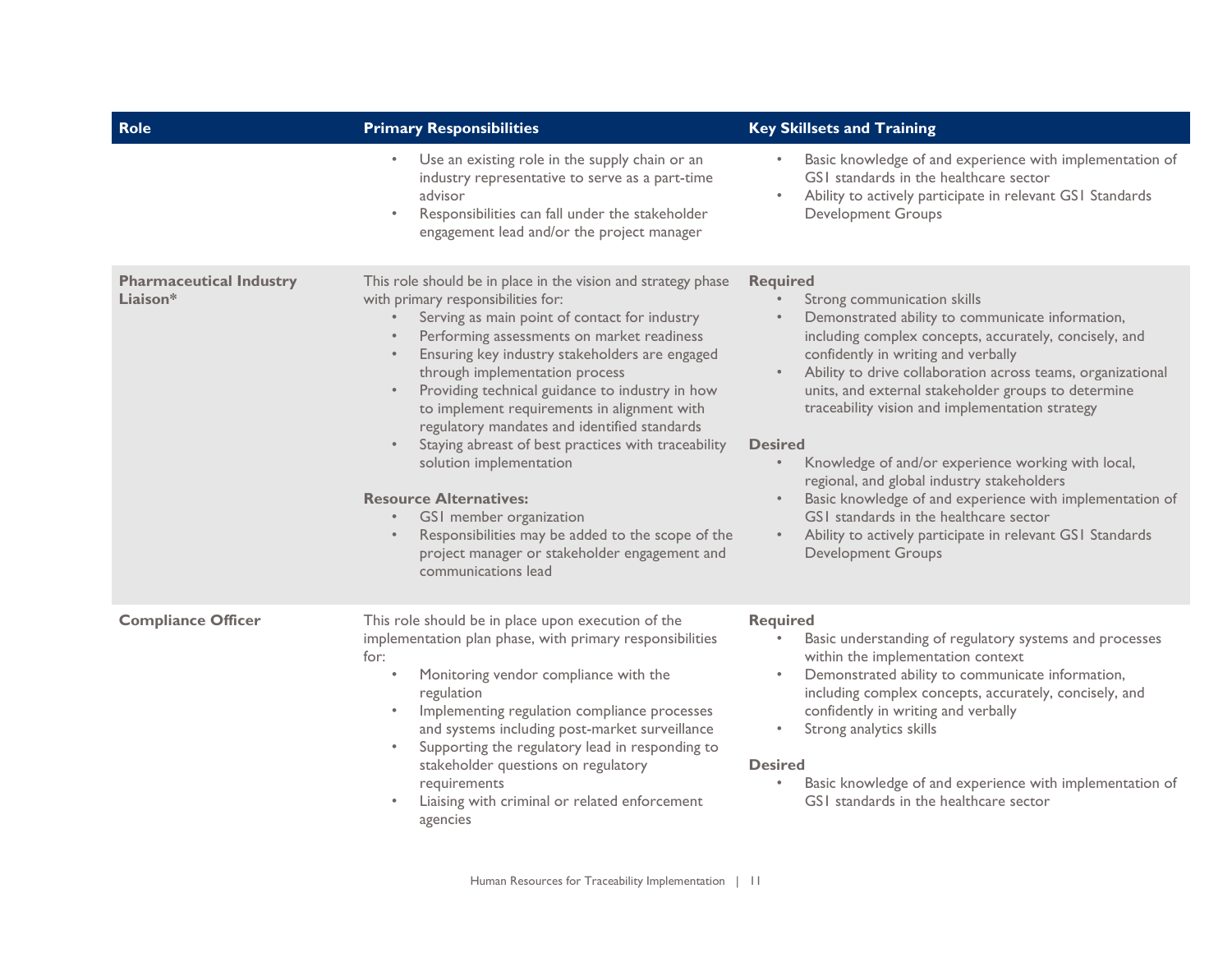| Role                          | <b>Primary Responsibilities</b>                                                                                                                                                                                                                                                                                                                                                                                                                                                                                                                                                                                                         | <b>Key Skillsets and Training</b>                                                                                                                                                                                                                                                                                                                                                                                                                                                                                                                                                                                                                                                                             |
|-------------------------------|-----------------------------------------------------------------------------------------------------------------------------------------------------------------------------------------------------------------------------------------------------------------------------------------------------------------------------------------------------------------------------------------------------------------------------------------------------------------------------------------------------------------------------------------------------------------------------------------------------------------------------------------|---------------------------------------------------------------------------------------------------------------------------------------------------------------------------------------------------------------------------------------------------------------------------------------------------------------------------------------------------------------------------------------------------------------------------------------------------------------------------------------------------------------------------------------------------------------------------------------------------------------------------------------------------------------------------------------------------------------|
|                               | <b>Resource Alternatives:</b><br>Use existing regulatory compliance resources to<br>$\bullet$<br>support work                                                                                                                                                                                                                                                                                                                                                                                                                                                                                                                           |                                                                                                                                                                                                                                                                                                                                                                                                                                                                                                                                                                                                                                                                                                               |
| <b>Data Architect</b>         | This should be in place in the architecture phase with<br>primary responsibilities for:<br>Supporting technical lead in development of a<br>$\bullet$ .<br>technical solution to capture traceability data<br>Analyzing structural requirements for new<br>$\bullet$<br>software and applications<br>Creating and maintaining logical database models<br>$\bullet$<br>Coordinating with the supply chain master data<br>management specialist to identify master product<br>data requirements<br><b>Resource Alternatives:</b><br>Outsource to an external organization<br>$\bullet$                                                    | <b>Required</b><br>Experience designing and creating a data architecture to<br>$\bullet$<br>support data capture and reporting needs in supply chain<br>Experience with leading data warehousing technologies and<br>$\bullet$<br>business intelligence (reporting) platforms such as Tableau<br>Experience working with data and system integration<br>technologies<br><b>Desired</b><br>Knowledge of and experience with implementation of GS1<br>$\bullet$<br>standards in the healthcare sector<br>Experience implementing and supporting business<br>$\bullet$<br>intelligence platforms<br>Working knowledge of master data governance protocols<br>in a multi-system environment of shared master data |
| <b>Supply Chain Architect</b> | This role should be in place by the start of the<br>"architecture" phase and will perform the supply chain<br>architecture work with primary responsibilities for:<br>Working closely with the supply chain and<br>$\bullet$ .<br>industry liaisons to define system requirements<br>Designing data flows with existing supply chain<br>information management systems<br>Developing the technical architecture to support<br>implementation of traceability<br>Conducting information system analyses to<br>identify existing systems and system capabilities<br>for product registration, reporting, and supply<br>chain transactions | <b>Required</b><br>Ability to document requirements and specifications<br>$\bullet$<br>Experiences with software development methodology and<br>release processes<br>Experience with full software development lifecycle,<br>$\bullet$<br>including deployment of custom software solutions, and<br>commercial off-the-shelf software solutions<br>Advanced understanding and knowledge of AIDC software<br>$\bullet$<br>and associated business processes<br>Proven ability to manage development and implementation<br>$\bullet$<br>of project activities in distribution and warehousing<br>Working knowledge of business to business data exchange<br>$\bullet$<br>technologies                           |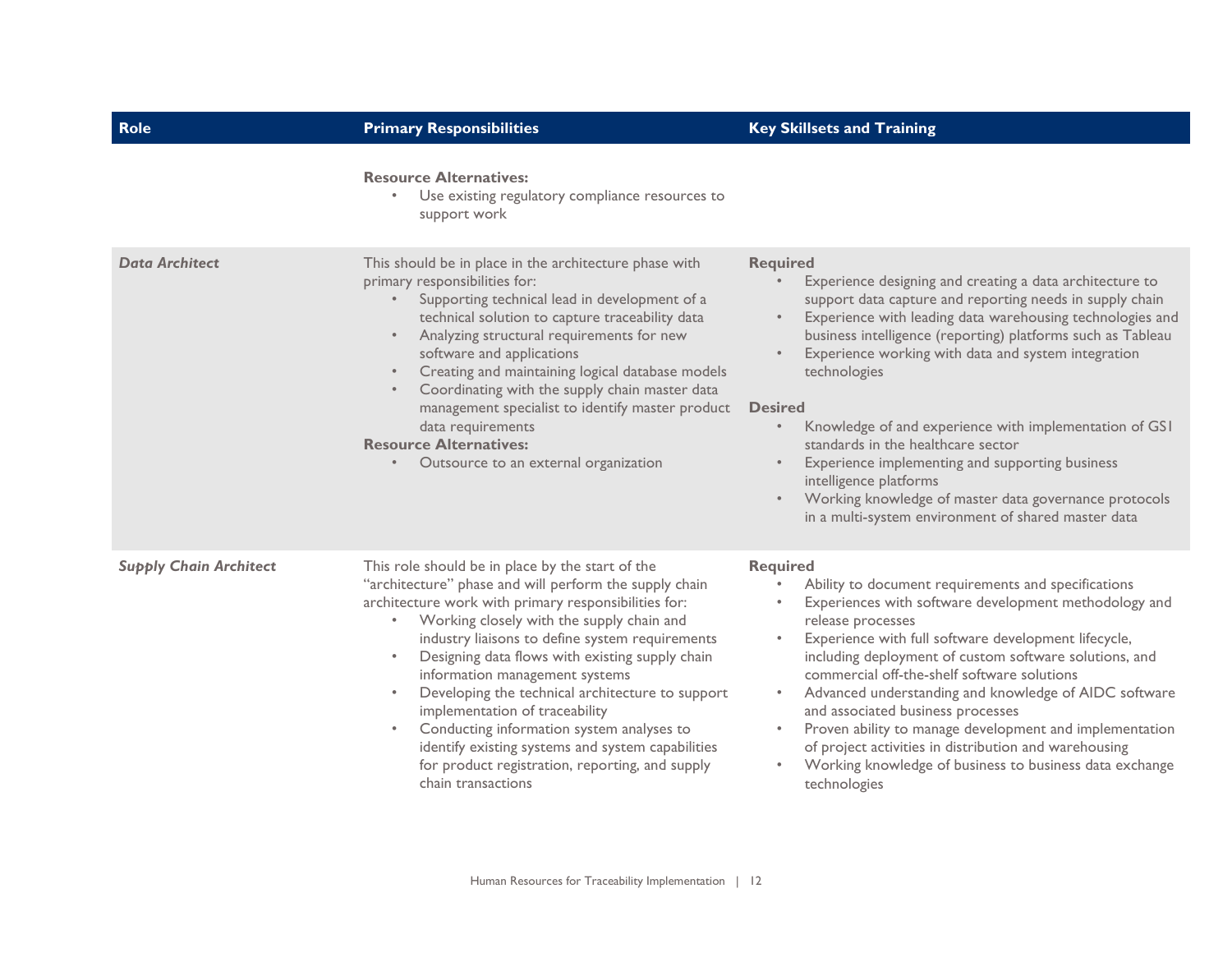| Role                      | <b>Primary Responsibilities</b>                                                                                                                                                                                                                                                                                                                                                                                                                                                                                                                                                                                                                                                                                                                                                                                                                             | <b>Key Skillsets and Training</b>                                                                                                                                                                                                                                                                                                                                                                                                                                                                                                                                                                                                                                                                                                                                                                                                                                                                                                                                                                           |
|---------------------------|-------------------------------------------------------------------------------------------------------------------------------------------------------------------------------------------------------------------------------------------------------------------------------------------------------------------------------------------------------------------------------------------------------------------------------------------------------------------------------------------------------------------------------------------------------------------------------------------------------------------------------------------------------------------------------------------------------------------------------------------------------------------------------------------------------------------------------------------------------------|-------------------------------------------------------------------------------------------------------------------------------------------------------------------------------------------------------------------------------------------------------------------------------------------------------------------------------------------------------------------------------------------------------------------------------------------------------------------------------------------------------------------------------------------------------------------------------------------------------------------------------------------------------------------------------------------------------------------------------------------------------------------------------------------------------------------------------------------------------------------------------------------------------------------------------------------------------------------------------------------------------------|
|                           | Defining and/or working in consultation with a<br>$\bullet$<br>vendor to select and implement a traceability<br>solution<br>Ensuring that solution meets the requirements of<br>$\bullet$<br>the regulation and relevant identification and data<br>exchange standards<br>Participating in the design and deployment of the<br>$\bullet$<br>traceability solution during the development<br>lifecycle<br>Performing solution maintenance post-<br>$\bullet$<br>deployment as appropriate<br>Designing and implementing systems integration<br>$\bullet$                                                                                                                                                                                                                                                                                                     | Demonstrated ability to communicate information,<br>including complex concepts, accurately, concisely, and<br>confidently in writing and verbally<br><b>Desired:</b><br>Degree in information technology, software engineering,<br>$\bullet$<br>computer science or equivalent<br>Basic knowledge of and experience with implementation of<br>$\bullet$<br>GSI standards - especially those for traceability data<br>exchange (e.g., Electronic Product Code Information<br>Services [EPCIS])<br>Working knowledge of systems integration technologies,<br>$\bullet$<br>including representational state transfer (RESTful)<br>application programming interface (API)<br>Experience integrating business system applications                                                                                                                                                                                                                                                                               |
| <b>Business Architect</b> | This role should be place by the start of the "architecture"<br>phase and will lead the business architecture work with<br>primary responsibilities for:<br>Developing the business processes needed to<br>support implementation of traceability<br>Working closely with supply chain and industry<br>liaisons to define system functional requirements<br>that drive the implementation of a traceability<br>solution<br>Ensuring that solution meets the requirements to<br>$\bullet$<br>support supply chain business processes<br>throughout distribution and warehousing<br>operations<br>Engaging system users in business process design<br>$\bullet$<br>and deployment<br>Developing standard operation procedures for<br>$\bullet$<br>supply chain operations<br>Designing business process flows with existing<br>information management systems | <b>Required</b><br>Ability to document requirements and specifications<br>$\bullet$<br>Experiences with software development methodology and<br>release processes<br>Experience implementing systems that support supply chain<br>$\bullet$<br>business processes, including forecasting and planning,<br>distribution and warehouse management<br>Working knowledge of AIDC software and associated<br>$\bullet$<br>business processes<br>Demonstrated ability to communicate information,<br>$\bullet$<br>including complex concepts, accurately, concisely, and<br>confidently in writing and verbally<br><b>Desired</b><br>Degree in information technology, software engineering,<br>$\bullet$<br>computer science or equivalent<br>Basic knowledge of and experience with implementation of<br>$\bullet$<br>GSI standards - especially those for traceability data<br>exchange (e.g., Electronic Product Code Information<br>Services [EPCIS])<br>Experience integrating business system applications |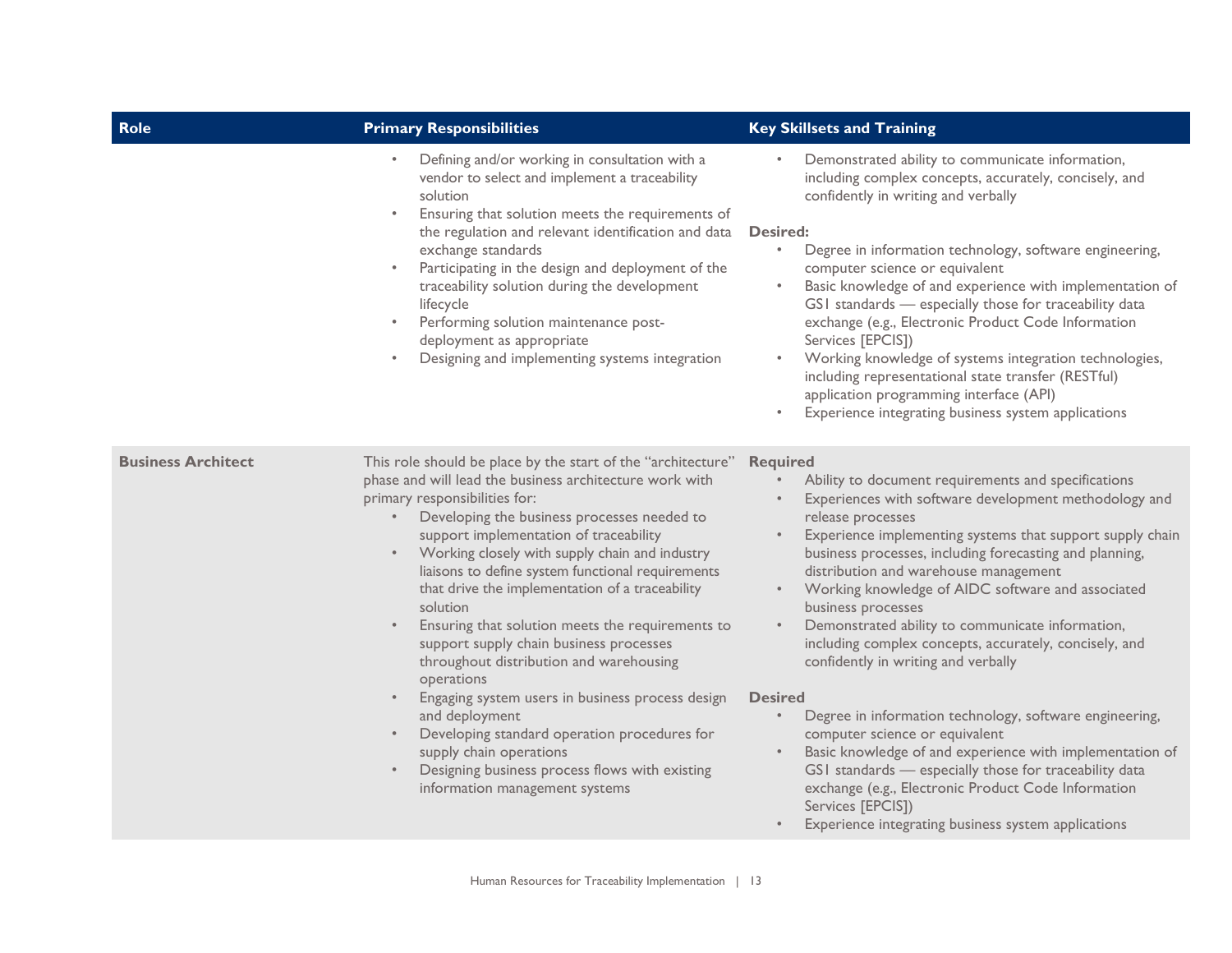| <b>Role</b>                         | <b>Primary Responsibilities</b>                                                                                                                                                                                                                                                                                                                                                                                                                                                                                                                                                                                                                                                                                                                                                                                                                                                                                                                                                                                                                                                          | <b>Key Skillsets and Training</b>                                                                                                                                                                                                                                                                                                                                                                                                                                                                                                                                                                                                                                                                                                                                                                                                                                                                                                                                                                                                                                                                                                                                                |
|-------------------------------------|------------------------------------------------------------------------------------------------------------------------------------------------------------------------------------------------------------------------------------------------------------------------------------------------------------------------------------------------------------------------------------------------------------------------------------------------------------------------------------------------------------------------------------------------------------------------------------------------------------------------------------------------------------------------------------------------------------------------------------------------------------------------------------------------------------------------------------------------------------------------------------------------------------------------------------------------------------------------------------------------------------------------------------------------------------------------------------------|----------------------------------------------------------------------------------------------------------------------------------------------------------------------------------------------------------------------------------------------------------------------------------------------------------------------------------------------------------------------------------------------------------------------------------------------------------------------------------------------------------------------------------------------------------------------------------------------------------------------------------------------------------------------------------------------------------------------------------------------------------------------------------------------------------------------------------------------------------------------------------------------------------------------------------------------------------------------------------------------------------------------------------------------------------------------------------------------------------------------------------------------------------------------------------|
|                                     |                                                                                                                                                                                                                                                                                                                                                                                                                                                                                                                                                                                                                                                                                                                                                                                                                                                                                                                                                                                                                                                                                          |                                                                                                                                                                                                                                                                                                                                                                                                                                                                                                                                                                                                                                                                                                                                                                                                                                                                                                                                                                                                                                                                                                                                                                                  |
| <b>Mobile Technology Specialist</b> | This role should be place by the start of the "architecture"<br>phase and will lead the integration of mobile technology<br>with primary responsibilities for:<br>Developing the technical architecture to support<br>mobile technologies and integration with supply<br>chain information systems<br>Conducting information system analyses to<br>$\bullet$<br>identify existing systems and system capabilities<br>for AIDC<br>Defining and/or working in consultation with a<br>$\bullet$<br>vendor to select and implement a mobile<br>technology solution<br>Ensuring that solution meets the requirements of<br>the regulation and relevant identification and data<br>exchange standards<br>Overseeing design and deployment of the mobile<br>$\bullet$<br>technology solution during the development<br>lifecycle<br>Overseeing solution maintenance post-<br>$\bullet$<br>deployment as appropriate<br>Working closely with the supply chain and<br>$\bullet$<br>industry liaisons to define system requirements<br>Designing and implementing systems integration<br>$\bullet$ | <b>Required</b><br>Ability to document requirements and specifications<br>Experiences with software development methodology and<br>release processes<br>Experience with mobile technology platforms and<br>$\bullet$<br>integration with supply chain information systems<br>Experience with full software development lifecycle,<br>$\bullet$<br>including deployment of custom software solutions, and<br>commercial off-the-shelf software solutions<br>Advanced understanding and knowledge of AIDC software<br>$\bullet$<br>and associated business processes<br>Proven ability to manage development and implementation<br>$\bullet$<br>of project activities<br>Demonstrated ability to communicate information,<br>$\bullet$<br>including complex concepts, accurately, concisely, and<br>confidently in writing and verbally<br><b>Desired</b><br>$\bullet$<br>Degree in information technology, software engineering,<br>computer science or equivalent<br>Basic knowledge of and experience with implementation of<br>$\bullet$<br>GSI standards - especially those for traceability data<br>exchange (e.g., Electronic Product Code Information<br>Services [EPCIS]) |
| <b>Data Security Specialist</b>     | This role should be in place at the start of the<br>"architecture" phase and will lead data security work with<br>primary responsibilities for:<br>Overseeing the inclusion of data security<br>measures in the selected traceability solution<br>Identifying data security risks and mitigation<br>$\bullet$<br>strategies<br>Documenting data security business requirements<br>and processes                                                                                                                                                                                                                                                                                                                                                                                                                                                                                                                                                                                                                                                                                          | <b>Required:</b><br>Experience with managing information security<br>Ability to identify vulnerabilities in IT infrastructures<br>Ability to document requirements and specifications<br>Experience implementing systems that support supply chain<br>$\bullet$<br>business processes, including forecasting and planning,<br>distribution and warehouse management<br>Demonstrated ability to communicate information,<br>$\bullet$<br>including complex concepts, accurately, concisely, and<br>confidently in writing and verbally                                                                                                                                                                                                                                                                                                                                                                                                                                                                                                                                                                                                                                            |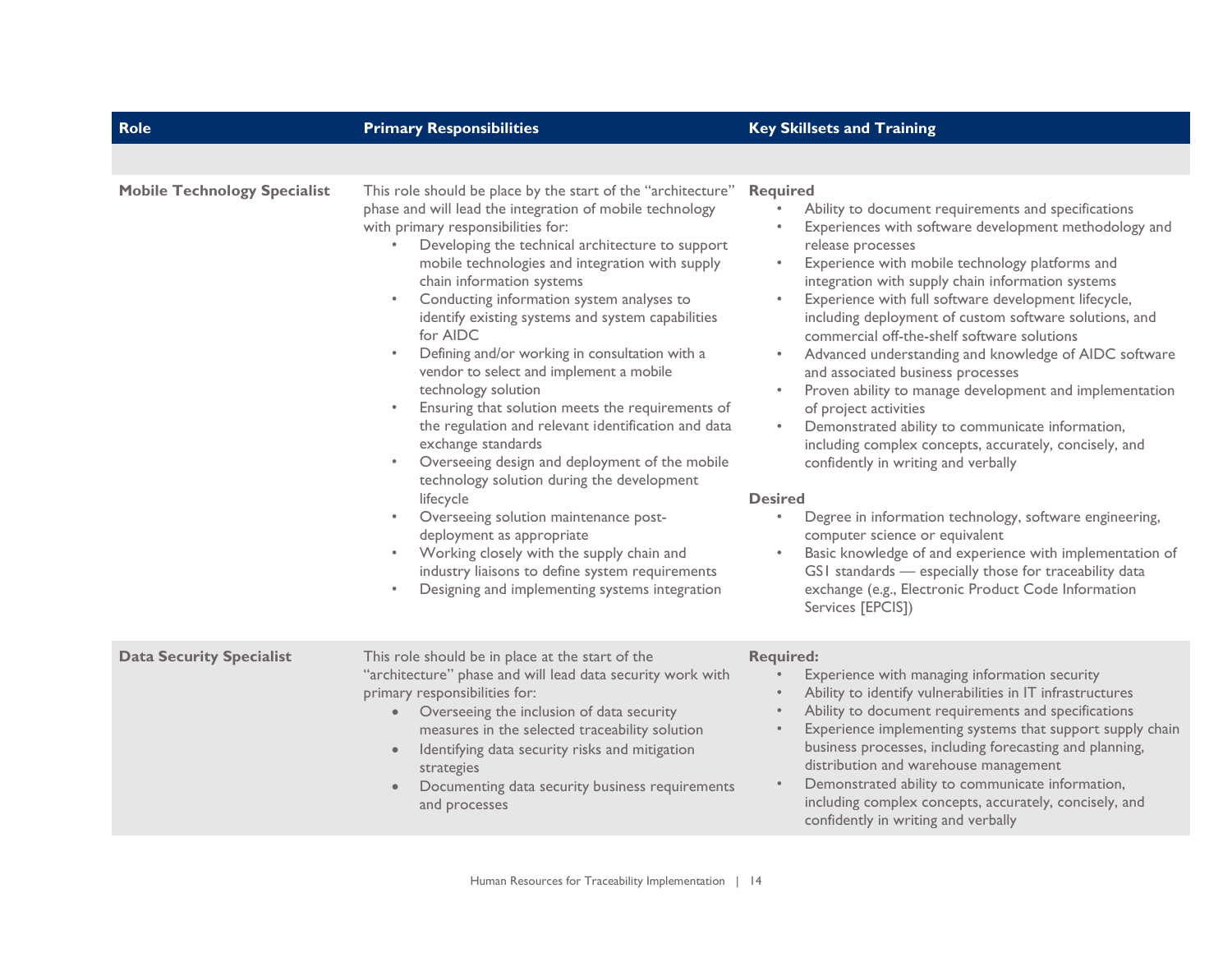| Role                                                                                                                        | <b>Primary Responsibilities</b>                                                                                                                                                                                                                                                                                                                                                                                                                                                                                                                                                                                                                                                                                                                                                                                                                                                                                                                                                                                                            | <b>Key Skillsets and Training</b>                                                                                                                                                                                                                                                                                                                                                                                                                                                                                                                                                                                                                                                                                                                                                           |
|-----------------------------------------------------------------------------------------------------------------------------|--------------------------------------------------------------------------------------------------------------------------------------------------------------------------------------------------------------------------------------------------------------------------------------------------------------------------------------------------------------------------------------------------------------------------------------------------------------------------------------------------------------------------------------------------------------------------------------------------------------------------------------------------------------------------------------------------------------------------------------------------------------------------------------------------------------------------------------------------------------------------------------------------------------------------------------------------------------------------------------------------------------------------------------------|---------------------------------------------------------------------------------------------------------------------------------------------------------------------------------------------------------------------------------------------------------------------------------------------------------------------------------------------------------------------------------------------------------------------------------------------------------------------------------------------------------------------------------------------------------------------------------------------------------------------------------------------------------------------------------------------------------------------------------------------------------------------------------------------|
|                                                                                                                             | Define system requirements for data security<br>$\bullet$<br>system capabilities<br>Overseeing deployment of data security solutions<br>$\bullet$<br>and processes<br>Monitoring solution for data attacks and<br>$\bullet$<br>intrusions<br>Monitoring support of data security solutions<br>$\bullet$                                                                                                                                                                                                                                                                                                                                                                                                                                                                                                                                                                                                                                                                                                                                    | <b>Desired:</b><br>Degree in information technology, information system<br>$\bullet$<br>security or equivalent<br>Experience with system environment management,<br>$\bullet$<br>including data masking<br>Basic knowledge of and experience with implementation of<br>$\bullet$<br>GSI standards - especially those for traceability data<br>exchange (e.g., Electronic Product Code Information<br>Services [EPCIS])                                                                                                                                                                                                                                                                                                                                                                      |
| <b>Supply Chain Master Data</b><br><b>Management Specialist</b><br>(Full job description included as Annex<br>$\mathcal{C}$ | This role should be in place in the architecture phase with<br>primary responsibilities for:<br>Managing product master data<br>$\bullet$<br>Designing holistic product master data<br>$\bullet$<br>management strategy<br>Leading implementation of product master data<br>$\bullet$<br>management program including, but not limited<br>to, implementing processes for data governance,<br>quality, and risk management<br>Designing mechanisms and processes for<br>$\bullet$<br>populating product catalogue with<br>supplier/vendor sourced data<br>Liaising with business users and information<br>$\bullet$<br>technology team(s) to source, design, enhance,<br>and configure product information management<br>information system<br>Training and/or orienting catalogue users and<br>$\bullet$<br>entities providing data to populate the catalogue<br><b>Resource Alternatives:</b><br>Outsource role to be a service provide by a<br>$\bullet$<br>vendor<br>Utilize the existing role for catalogue<br>$\bullet$<br>management | <b>Required</b><br>Experience managing healthcare product data<br>Comfort in navigating product information management<br>information technology solutions<br>Demonstrates attention to detail to identify the main ideas,<br>$\bullet$<br>detect inconsistencies, and identify missing information in<br>documents<br><b>Desired</b><br>Degree in data science, informatics, pharmacy, or<br>$\bullet$<br>equivalent<br>Certificate in pharmacy informatics or equivalent training<br>$\bullet$<br>Degree in pharmacy<br>$\bullet$<br>Knowledge of GS1 standards for healthcare<br>$\bullet$<br>Experience with or knowledge of the GS1 Global Data<br>$\bullet$<br>Synchronization Network<br>Exhibits a desire to learn and implement new approaches<br>$\bullet$<br>for data management |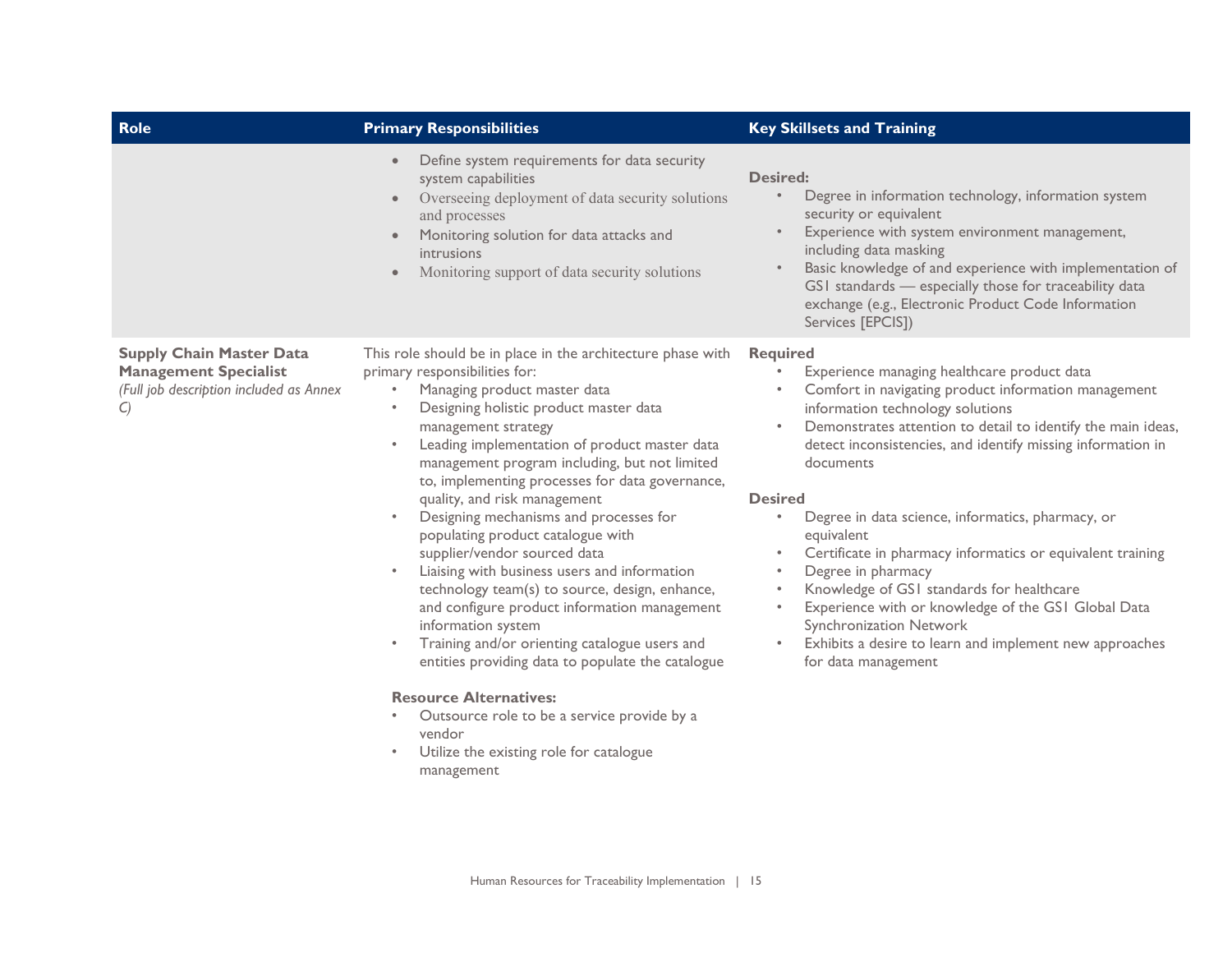## <span id="page-17-0"></span>**Annex A. Traceability Project Manager Job Description**

#### **Role Overview**

The traceability project manager will be responsible for operationalizing the national authority's traceability vision. This includes leading development of the traceability strategy and subsequently implementing the activities to operationalize this strategy. This role will require an individual with strong leadership and communication skills who has demonstrated these traits in prior implementations of supply chain transformation strategies. The ideal candidate will be local to the implementing context.

#### **Expected Deliverables**

- Lead development of an operational plan for traceability implementation that is consistent with the national traceability vision that links specific goals and strategies with performance indicators to be used to measure achievements
- Own execution of traceability implementation plan deliverables including, but not limited to, market assessments, regulation execution, traceability model selection
- Validate that traceability strategy implementation is in alignment with GS1 General Specification requirements and global trends in traceability implementation
- Coordinate a technical working group that includes representatives from industry and government that will meet monthly to guide implementation
- Solicit and manage consultants and/or solution vendors that may be employed to support execution of the implementation plan
- Produce market assessments as required
- Actively participate in industry groups and conferences to drive development of standards with global impact

#### **Technical Competencies (knows, understands, and can demonstrate)**

- Undertakes inclusive and consultative strategic planning to establish strategic objectives for product traceability
- Demonstrates basic knowledge of data standards, namely GS1standards in healthcare, for product identification, data capture and data exchange
- Answers the questions "Where are we going?" and "How are we going to get there?" and creates a specific and purposeful path to implementation
- Captures the current state of processes and derives the desired future state
- Demonstrates ability to monitor progress and make changes as required
- Selects and applies tools or technological solutions, specifically track and trace solutions for health products
- Communicates decisions and ensures they are incorporated into policies and processes
- Identifies and supports emerging trends and practices related to standards for product identification and data exchange
- Understands that supply chains and logistics are a system of organizations, people, technology, activities, data/information, funds, and other resources involved in moving a product from supplier to customer
- Describes health system and supporting supply chain structure
- Applies lessons learned from prior implementation of traceability initiatives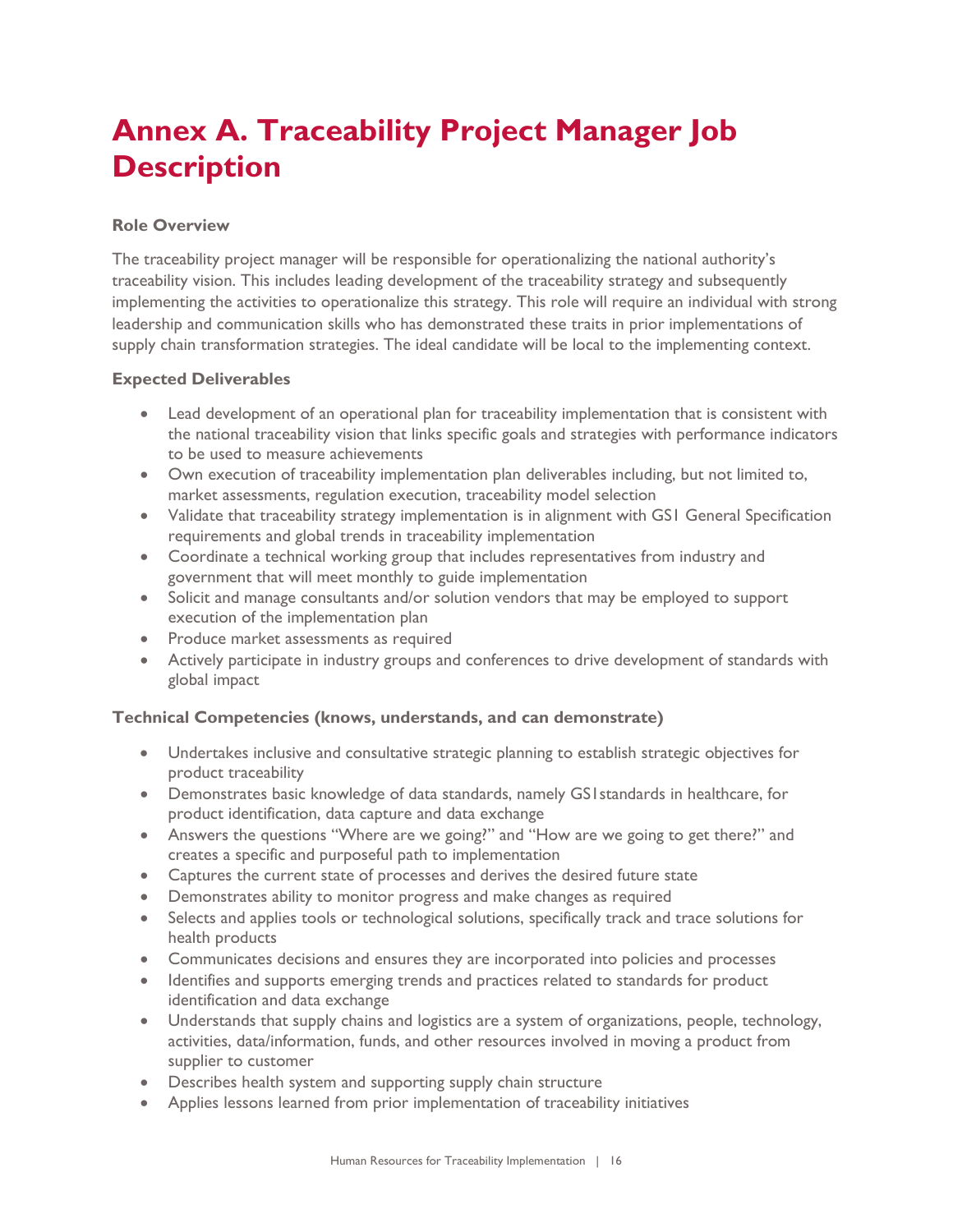• Demonstrates knowledge of software development methodology and release processes

#### **Managerial Competencies (knows, understands, and can demonstrate)**

- Ability to drive collaboration across teams, organizational units, and external stakeholder groups to determine traceability vision and implementation strategy
- Demonstrates the use of information gathering techniques from stakeholders, analyzing situations and identifying implications to make correct decisions
- Makes strategic decisions in the interest of the government's goals and makes tough decisions when necessary
- Facilitates meetings for planning and stakeholder engagement
- Understands planning, organizing, and managing resources to bring about the successful completion of projects
- Manages matrixed and cross-functional project team
- Identifies the key issues in a complex situation and gets to the "heart" of the problem quickly
- Communicates information, including complex concepts, accurately, concisely, and confidently in writing and verbally
- Ability to complete deliverables in a timely and complete manner
- Ability to scope and prioritize activities based on impact
- Demonstrates integrity, independent thinking, judgment, and respect for others

#### **Skills/Training**

#### *Required*

- Experience in implementing supply chain transformation and/or intervention projects
- Basic understanding of AIDC, GS1 Standards in Healthcare, and related concepts

#### *Desired*

- Degree in supply chain management, project management, information technology, engineering or related field
- Advanced understanding of health system and/or supply chain processes and roles in the implementation context
- Experience implementing traceability focused project(s)
- Expert knowledge in AIDC, GS1 Standards in Healthcare, and related concepts
- Working knowledge of requirements of local and global traceability regulations, such as USFDA and EU regulations
- Project management certification (PMP, PRINCE2 or equivalent)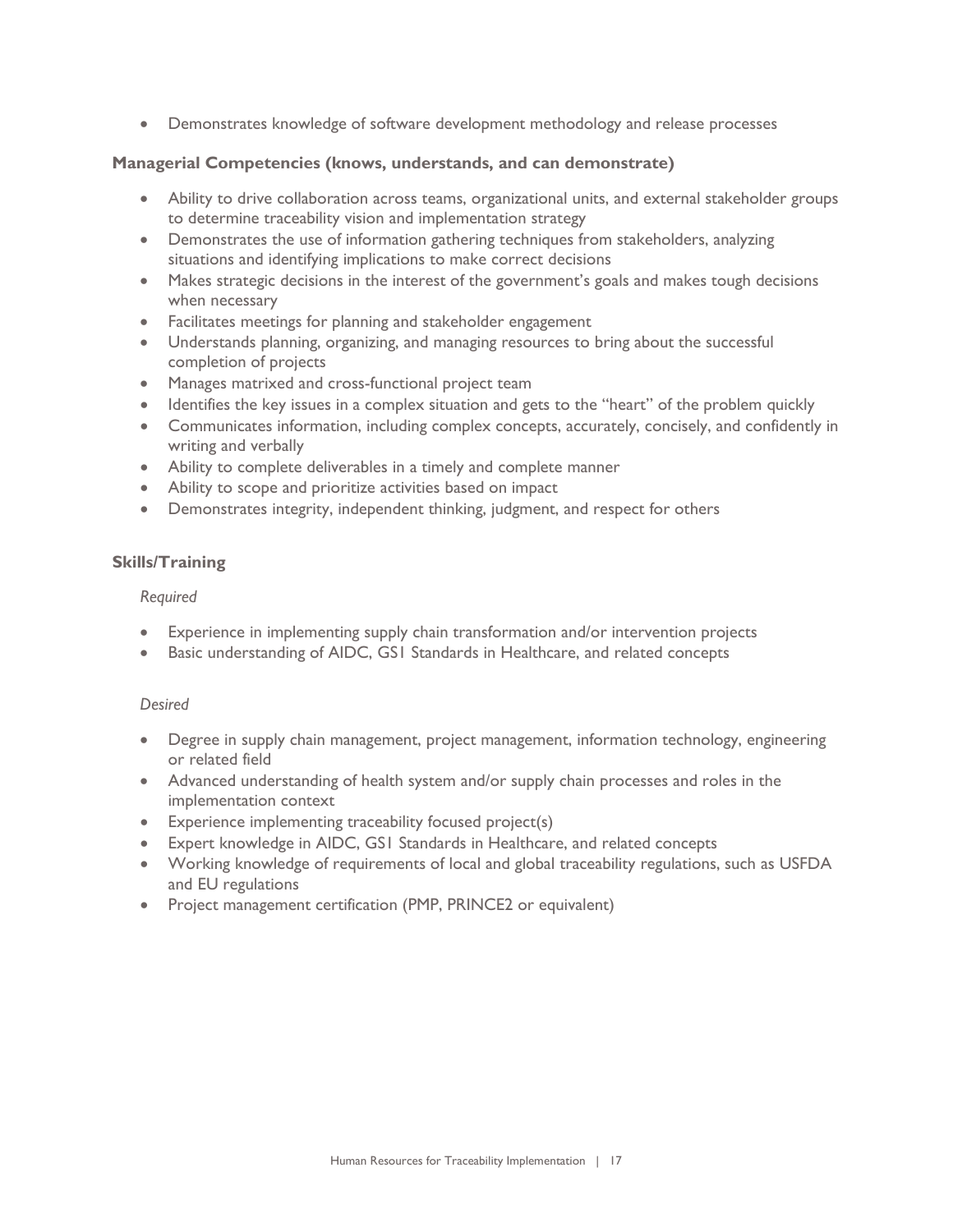## <span id="page-19-0"></span>**Annex B. Pharmaceutical Traceability Regulatory Specialist Job Description**

#### **Role Overview**

The traceability regulatory specialist will lead the drafting and publication of regulation that will support the national authority's vision for traceability. This role shall be occupied by an individual with a strong understanding of the national regulatory process in the implementation context. This individual works collectively with other stakeholders to craft regulation in support of the traceability vision that complies with local laws, global trends, and stakeholder constraints.

#### **Expected Deliverables**

- Participate in forums with industry and other relevant stakeholders to define regulatory objectives and scope for traceability implementation
- Analyze existing regulations to identify how regulations may support or oppose traceability vision
- Liaise with relevant stakeholders to draft traceability regulation that complies with local laws and aligns with global trends
- Ensure, in coordination with relevant team members, that relevant market assessments are complete to inform regulation
- Design framework for regulatory compliance monitoring and enforcement
- Oversee resources supporting regulatory compliance and enforcement

#### **Technical Competencies (knows, understands, and can demonstrate)**

- Describes regulatory environment in implementation context
- Can list steps in the process and describe protocols for developing and publishing regulation
- Demonstrates ability to draft regulatory documentation
- Collaborates with relevant entities to approve and publish regulation
- Demonstrates the use of information gathering techniques from stakeholders, analyzing situations and identifying implications to make correct decisions
- Ability to monitor progress and make changes as required
- Gathers relevant information before making decisions
- Outlines the macro and long-term consequences of decisions
- Describes current and international trends in traceability regulation
- Identifies and articulate risks
- Understands the primary roles in and processes of the national supply chain
- Describes basic principles of pharmaceutical and medical device traceability
- Can review work of colleagues when necessary to identify compliance issues/risks and provide advice or training
- Provides timely and accurate counsel on legal topics

#### **Managerial Competencies (knows, understands, and can demonstrate)**

• Ability to drive collaboration across teams, organizational units, and external stakeholder groups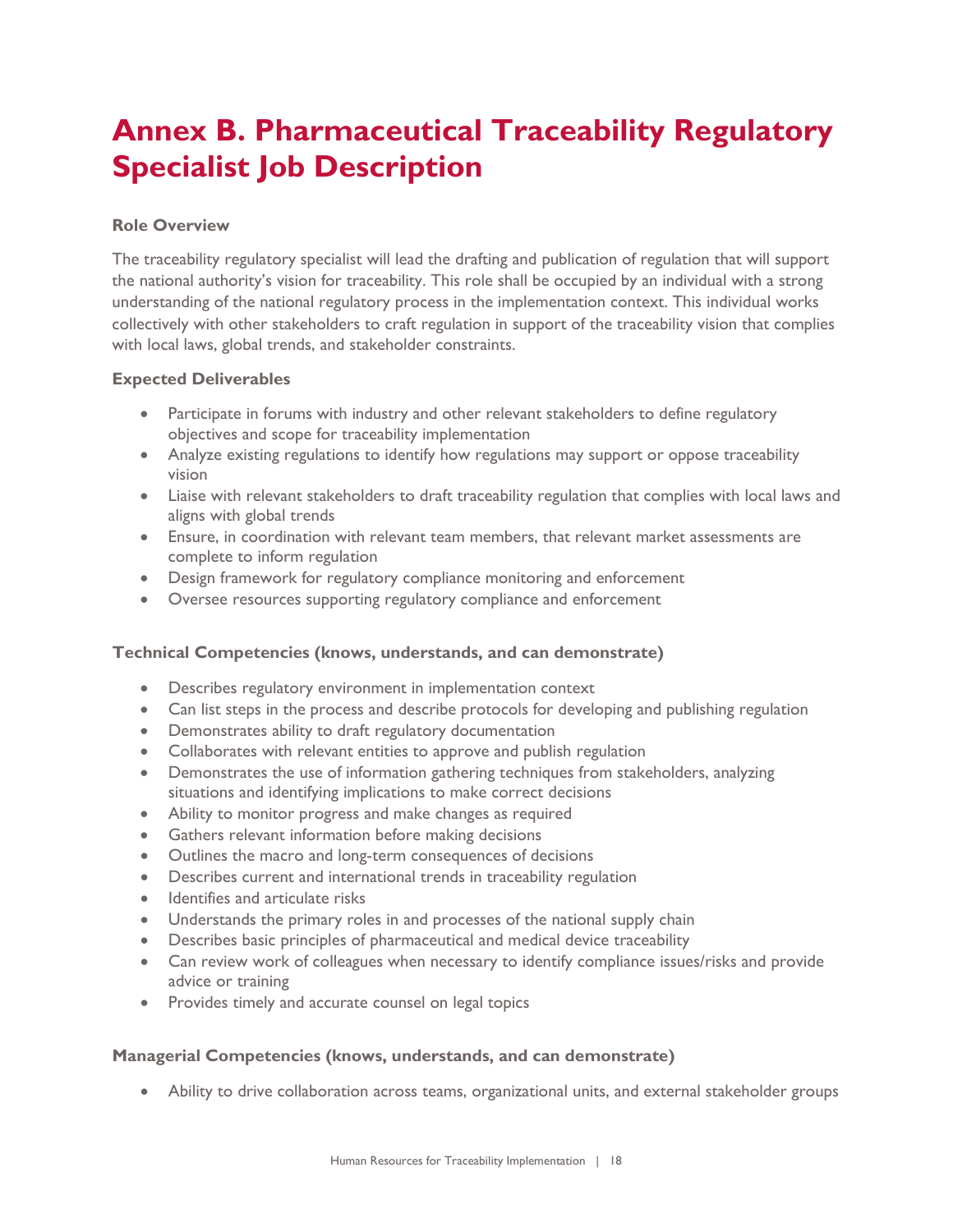- Can communicate information accurately, concisely, and confidently in writing and verbally
- Ability to build trust, rapport, and credibility with others
- Anticipates the communication needs and concerns of others and respond to these
- Demonstrates integrity, independent thinking, judgment, and respect for others

#### **Skills/Training**

#### *Required*

- Proficiency in relevant software applications (Microsoft Office, etc.)
- Experience implementing regulation enforcement and compliance systems and processes

#### *Desired*

- Degree in law, pharmacy, or other relevant field
- Advanced degree in law or equivalent
- Experience drafting healthcare-focused regulations
- Basic knowledge of and experience with implementation of GS1 standards in the healthcare sector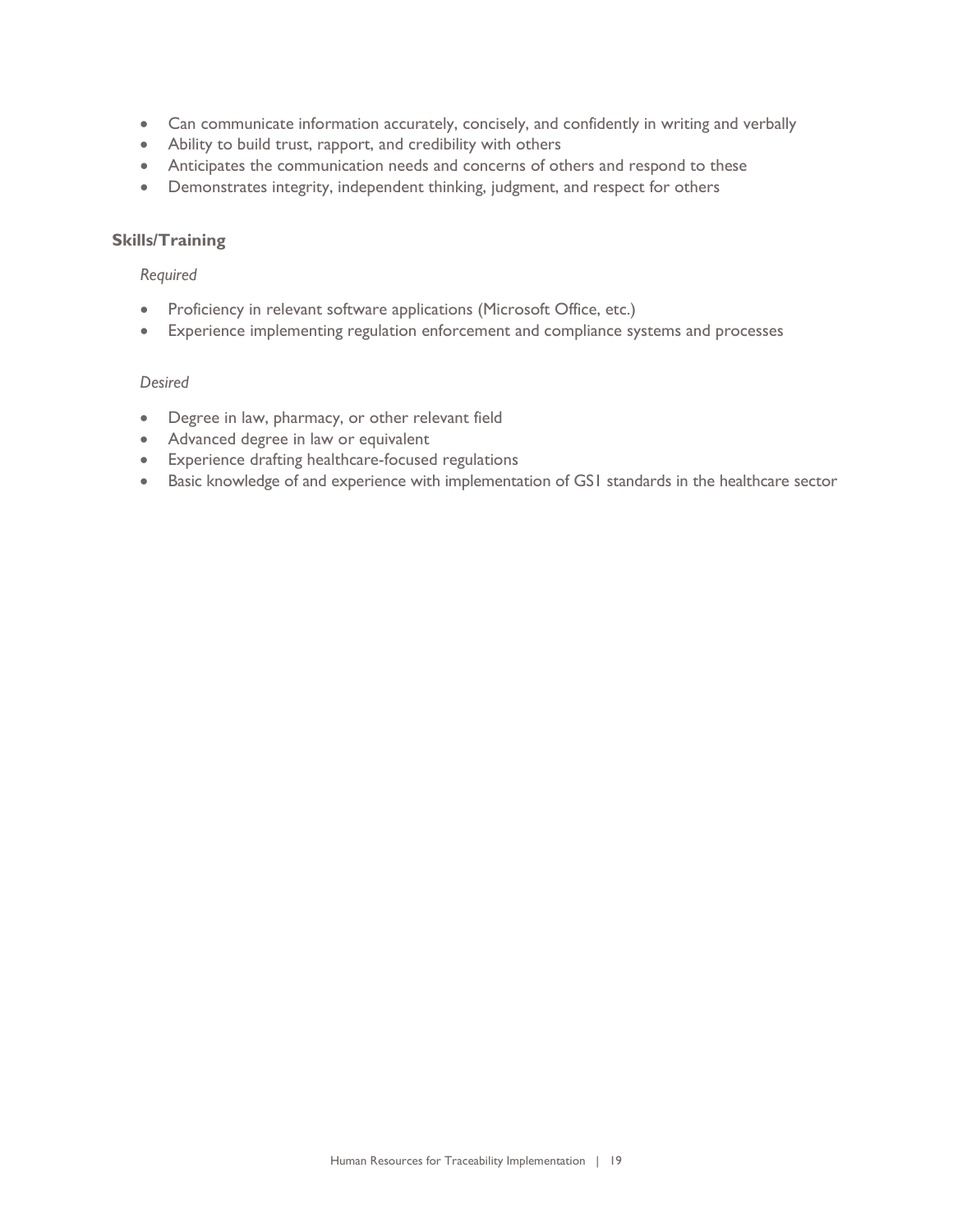## <span id="page-21-0"></span>**Annex C. Supply Chain Master Data Management Specialist Job Description**

#### **Role Overview**

The supply chain master data management specialist will be responsible for updating and maintaining a national product catalogue that will serve as a centralized location for product data that can populate information systems and be used in processes throughout the supply chain as part of traceability implementation. The ideal candidate for this position will have expert knowledge of healthcare products, namely pharmaceuticals and medical devices, with a strong understanding of data management principles. The supply chain master data management specialist must have the ability to effectively coordinate between multiple stakeholders who may be either sources or users of product data. The individual in this role must demonstrate an ability to learn and implement innovative data management concepts, especially those focused on implementation of global data standards for product identification and exchange. The individual must have the ability to master navigation of product information management tools. In certain contexts, this position may already exist, though it may be necessary to upskill the existing supply chain master data management specialist to support the maintenance of a product catalogue that can support product identification and data exchange grounded in GS1 standards.

#### **Expected Deliverables**

- Design holistic product master data management strategy
- Lead implementation of product master data management program including, but not limited to, implementing processes for data governance, quality, and risk management
- Design mechanisms and processes to populate product catalogue with supplier/vendor sourced data
- Liaise with business users and information technology team(s) to source, design, enhance, and configure product information management information system
- Train and/or orient catalogue users and entities providing data to populate the catalogue
- Establish and track key performance indicators for data quality

#### **Technical Competencies (knows, understands, and can demonstrate)**

- Demonstrates expert understanding of data management and data science principles
- Can describe data governance roles and processes
- Experience conducting routine data quality assessments to validate completeness and accuracy of product master data
- Ability to develop processes for enhancing, archiving, and retaining product data
- Ability to use analytics tools to monitor the use of product catalogue data
- Ability to manage ad hoc requests by users of the product catalogue data
- Understands how to create and maintain large data sets and complex data structures
- Demonstrates ability to be able to align product catalogue structure global product classification structures
- Knows how to navigate product information management tools
- Can describe current trends in product catalogue systems and content management
- Can identify primary pharmaceutical and medical device attributes used for product identification in product traceability and/or supply chain systems